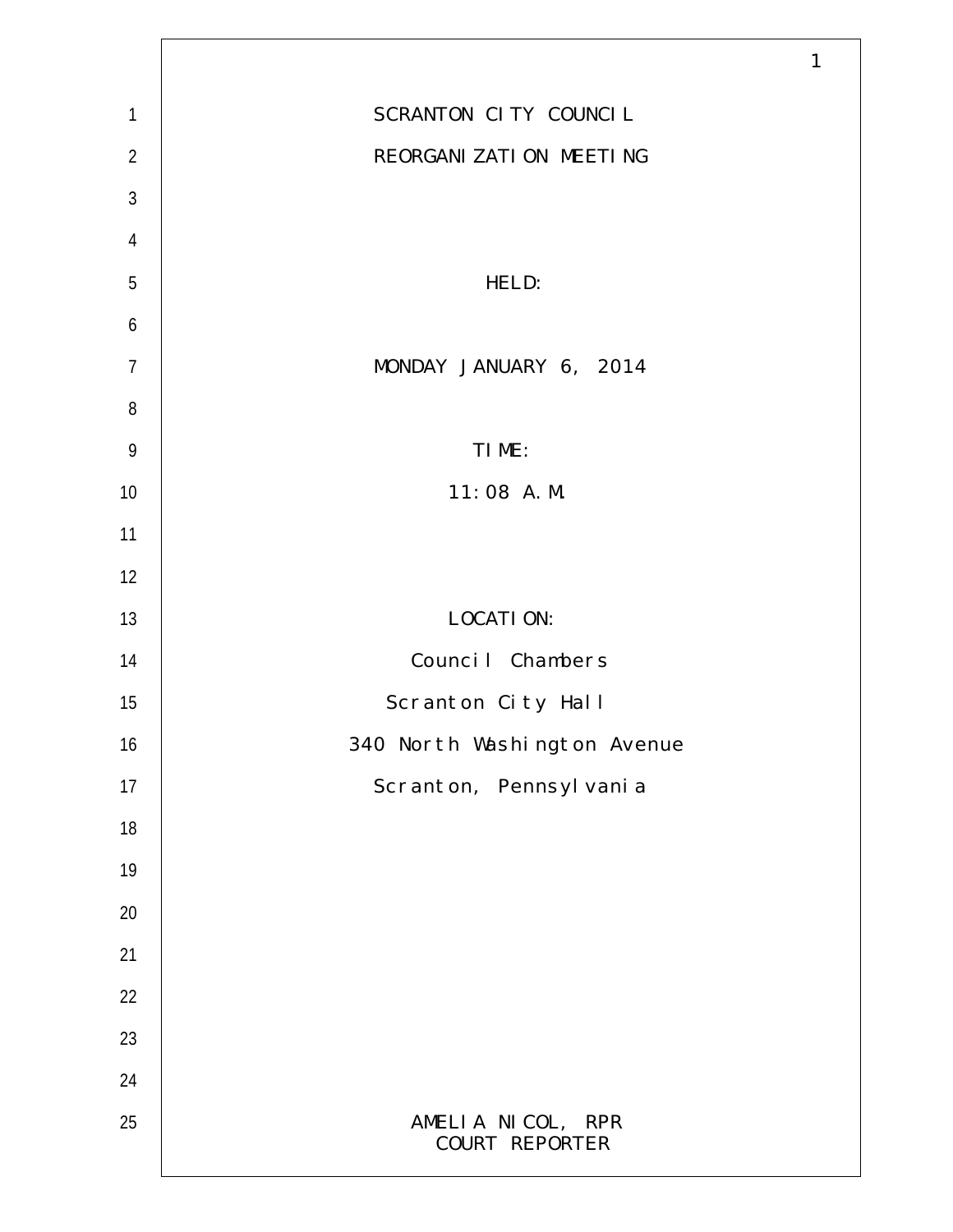|                  |                                      | $\overline{2}$ |
|------------------|--------------------------------------|----------------|
| $\mathbf{1}$     |                                      |                |
| $\overline{2}$   | CITY OF SCRANTON COUNCIL:            |                |
| $\mathfrak{Z}$   | ROBERT MCGOFF, PRESIDENT             |                |
| $\overline{4}$   |                                      |                |
| $\overline{5}$   | PATRICK ROGAN, VICE-PRESIDENT        |                |
| $\boldsymbol{6}$ | JOHN LOSCOMBE                        |                |
| $\overline{7}$   |                                      |                |
| $\, 8$           | WILLIAM GAUGHAN                      |                |
| $\boldsymbol{9}$ | JOSEPH WECHSLER                      |                |
| 10               |                                      |                |
| 11               |                                      |                |
| 12               | AMIL MINORA, SOLICITOR               |                |
| 13               |                                      |                |
| 14<br>15         | LORI REED, CITY CLERK                |                |
| 16               |                                      |                |
| 17               | JAMIE MARCIANO, ASSISTANT CITY CLERK |                |
| 18               | KATHY CARRERA, ASSISTANT CITY CLERK  |                |
| $19$             |                                      |                |
| $20\,$           |                                      |                |
| 21               |                                      |                |
| 22               |                                      |                |
| 23               |                                      |                |
| 24               |                                      |                |
| 25               |                                      |                |
|                  |                                      |                |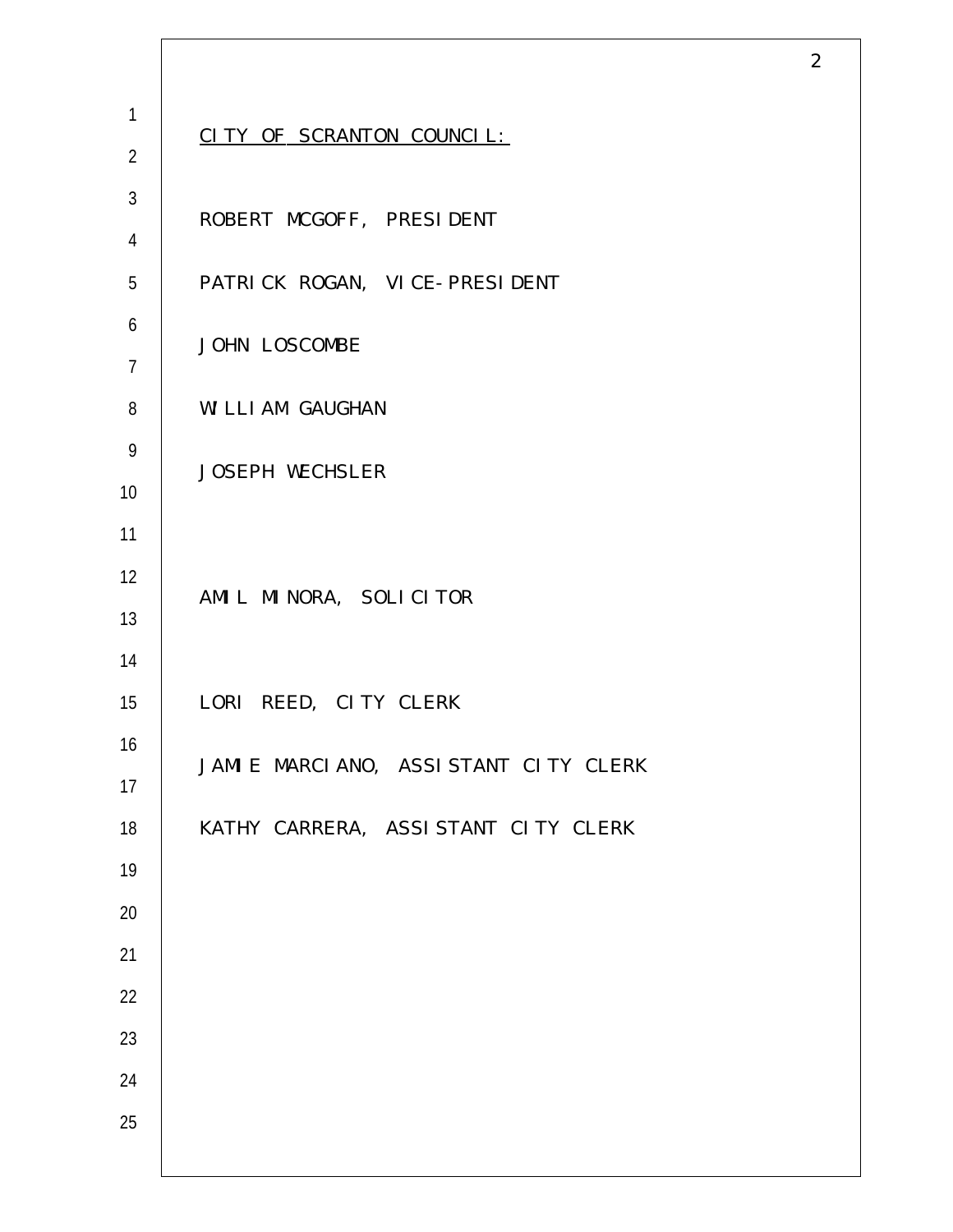|                | 3                                      |
|----------------|----------------------------------------|
| $\mathbf{1}$   | MS. CARRERA: Please stand for          |
| $\overline{2}$ | the Pledge of Allegiance and remain    |
| 3              | standing for the invocation by         |
| $\overline{4}$ | Reverend Joseph Sica.                  |
| 5              | (Pledge of Allegiance.)                |
| 6              | REVEREND SICA: Let us bow our          |
| $\overline{7}$ | heads in prayer. Gracious God, as we   |
| 8              | begin this new year we need to know    |
| 9              | that when life hits us or hurts us     |
| 10             | with uncertainties, inevitable         |
| 11             | disappointments and unexpected hard    |
| 12             | aches, you will wrap your arms around  |
| 13             | us, pick us up and give us the courage |
| 14             | to move forward. In your sacred        |
| 15             | scriptures, oh, God, you said that     |
| 16             | your people ought to be governed by    |
| 17             | authorities and obey those             |
| 18             | authorities. You've established these  |
| 19             | authorities to promote peace, order    |
| 20             | and justice, therefore, today we pray  |
| 21             | for our City Council, we pray for      |
| 22             | Joseph, Patrick, Robert, William and   |
| 23             | Jack. We ask that you graciously       |
| 24             | grant them the wisdom to govern amid   |
| 25             | the conflicting interest and issues of |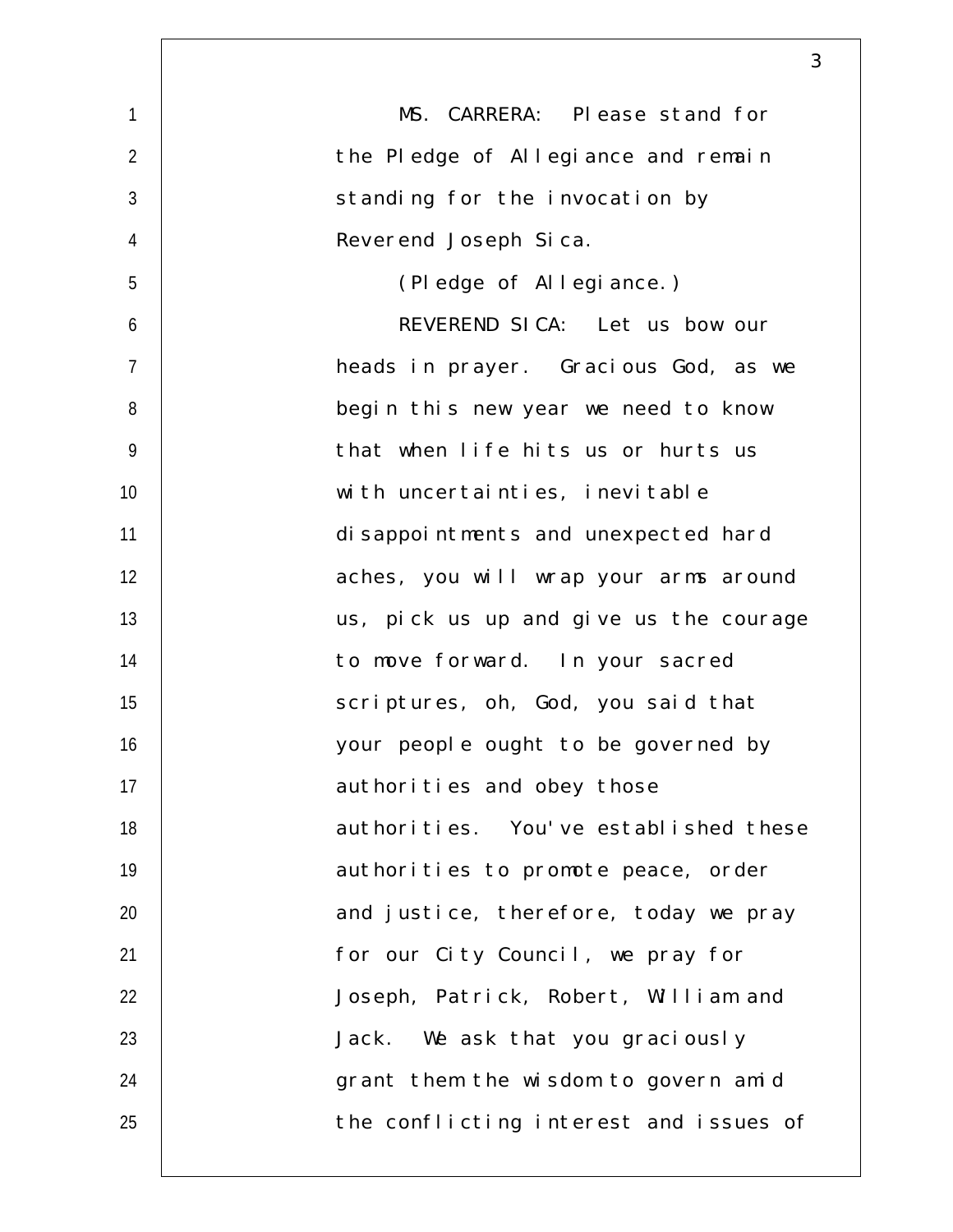1  $\mathfrak{D}$ 3 4 5 6 7 8 9 10 11 12 13 14 15 16 17 18 19 20 21 22 23 24 25 our times, to give them a sense of the welfare and true needs of all of our people, a keen thirst for justice and righteousness, confidence in what they do, the ability to always work together and never make it personal, to have an honest disagreement, to have personal peace in their lives and joy in their work knowing they helped someone in need. While the privilege to govern with the values that brought them to public life, give the assurance of your support as they work each and every day for all of our citizens of this beloved City of Scranton. In your name we pray this. Amen. MS. CARRERA: In accordance with the Home Rule Charter of the City of Scranton designating the first Monday of January as the day for City Council to reorganize, I hereby call this 2014 reorganization meeting to order. Roll call, please. MS. MARCIANO: Mr. Wechsler.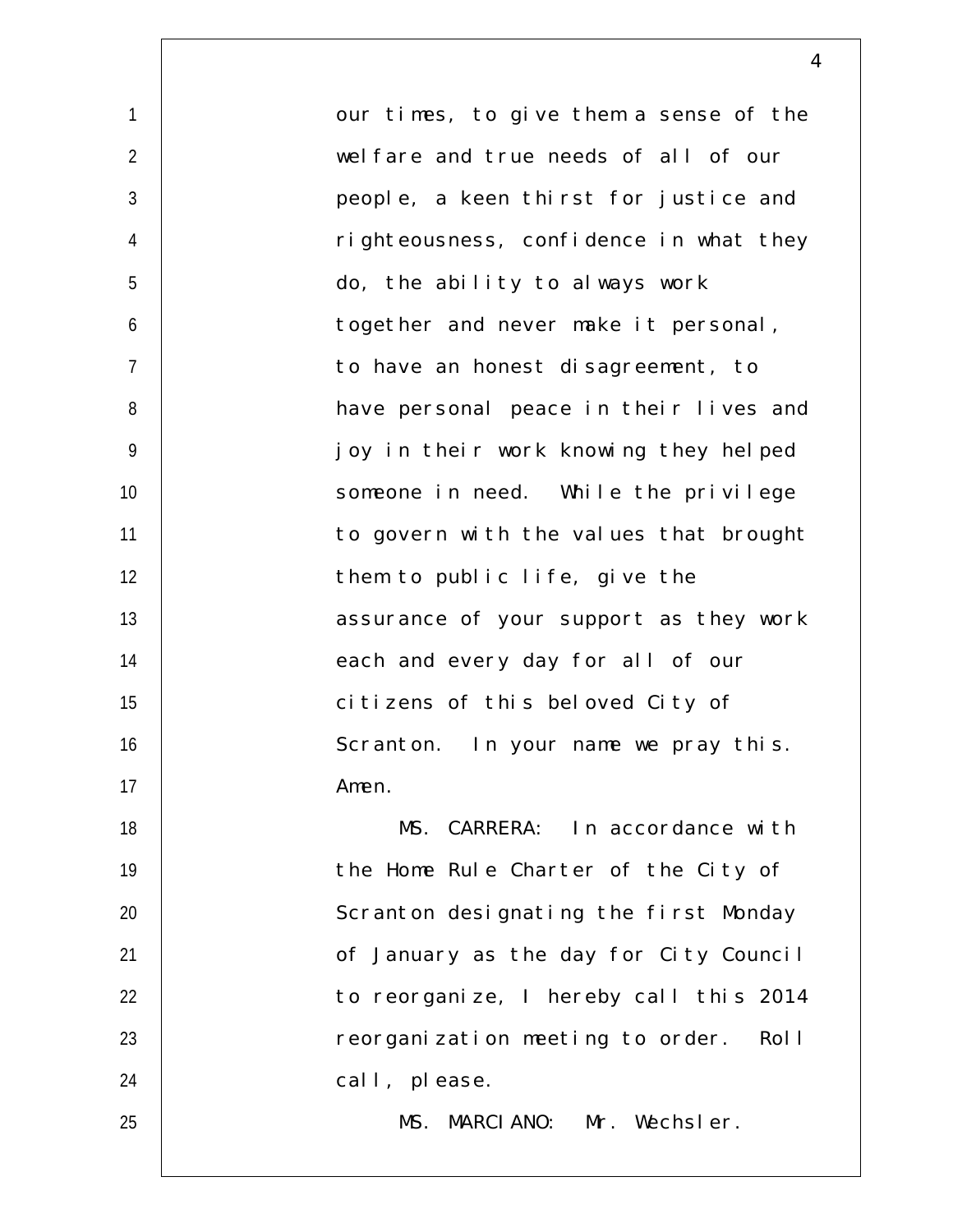|                | 5                                      |
|----------------|----------------------------------------|
| $\mathbf{1}$   | MR.<br>WECHSLER: Here.                 |
| $\overline{2}$ | MARCIANO: Mr. Rogan.<br>MS.            |
| 3              | MR.<br>ROGAN: Here.                    |
| $\overline{4}$ | MARCIANO: Mr. Loscombe.<br>MS.         |
| 5              | LOSCOMBE: Here.<br>MR.                 |
| 6              | MS.<br>MARCIANO: Mr. Gaughan.          |
| $\overline{7}$ | GAUGHAN: Here.<br>MR.                  |
| 8              | MARCIANO: Mr. McGoff.<br>MS.           |
| 9              | MCGOFF: Here.<br>MR.                   |
| 10             | MS. CARRERA: At this time I            |
| 11             | would like to ask that as people are   |
| 12             | called to the podium to be sworn in,   |
| 13             | it would be appreciated if the judges  |
| 14             | and elected officials would then sign  |
| 15             | the documents that Jamie will have     |
| 16             | ready for you when you're through with |
| 17             | any comments you may have. I have      |
| 18             | before me the Certificates of Election |
| 19             | of Pat Rogan, William Gaughan and      |
| 20             | Joseph Wechsler as City Council        |
| 21             | persons. Will the council adopt a      |
| 22             | motion to the effect that the          |
| 23             | certificates be received and ordered   |
| 24             | filed and made a part of the minutes?  |
| 25             | MR. ROGAN: So moved.                   |
|                |                                        |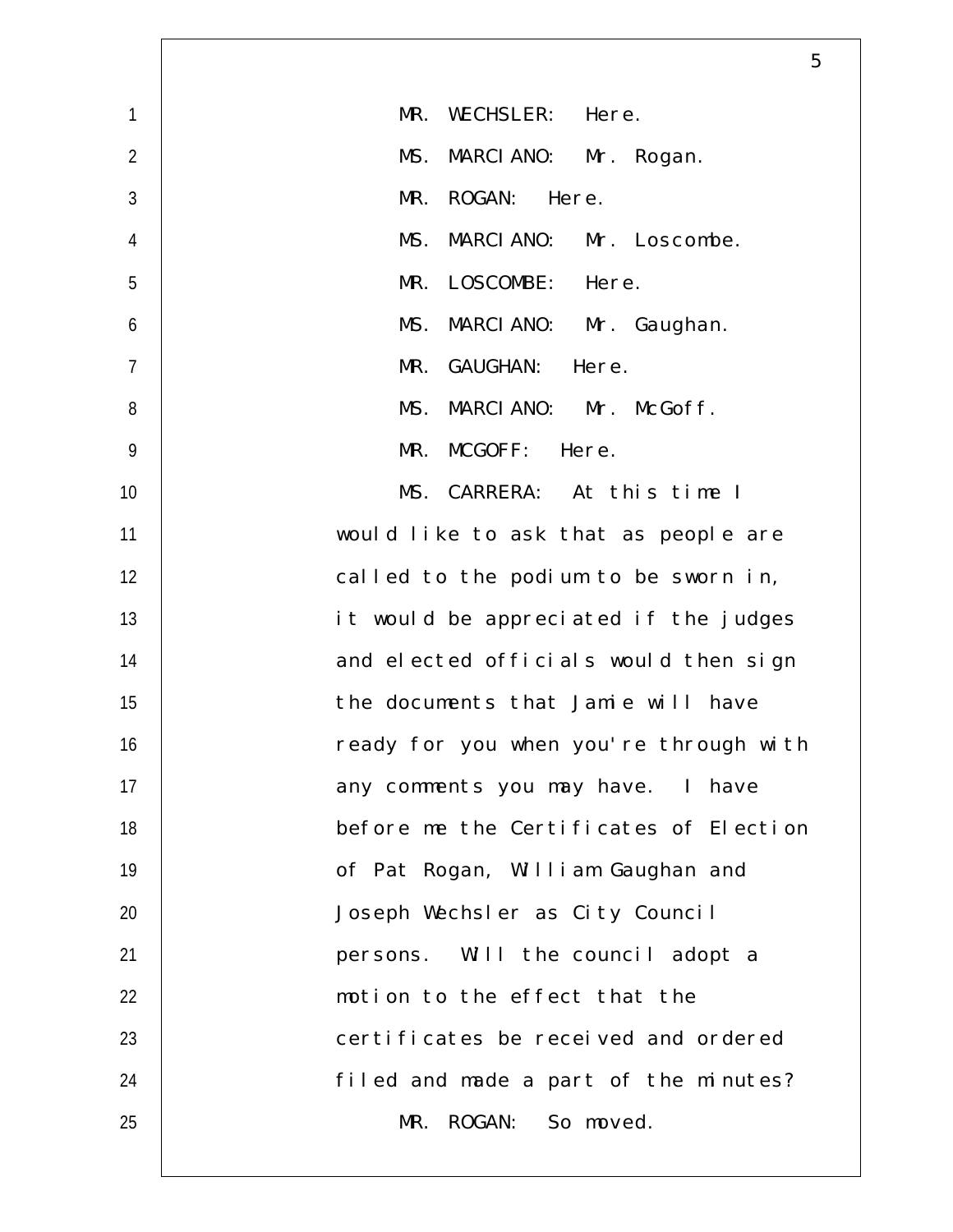|                | 6                                      |
|----------------|----------------------------------------|
| $\mathbf{1}$   | MR. LOSCOMBE: I second the             |
| $\overline{2}$ | motion.                                |
| 3              | MS. CARRERA: On the question?          |
| $\overline{4}$ | All those in favor signify by saying   |
| 5              | aye.                                   |
| 6              | MR. ROGAN: Aye.                        |
| $\overline{7}$ | MR. LOSCOMBE: Aye.                     |
| 8              | MR. MCGOFF: Aye.                       |
| $\overline{9}$ | MR. WECHSLER: Aye.                     |
| 10             | MR. GAUGHAN: Aye.                      |
| 11             | MS. CARRERA: Opposed? The ayes         |
| 12             | have it and so moved.                  |
| 13             | I will now ask the Honorable           |
| 14             | Judge Terrence to come forward and     |
| 15             | administer the oath of office to Pat   |
| 16             | Rogan for the elected Office of City   |
| 17             | Council.                               |
| 18             | JUDGE NEALON: I want to                |
| 19             | congratulate Pat on his reelection and |
| 20             | thank him for affording me the         |
| 21             | privilege of swearing him in as I did  |
| 22             | four years ago. Pat, if you can        |
| 23             | please raise your right hand an repeat |
| 24             | after me. I, Pat Rogan --              |
| 25             | MR. ROGAN: I, Pat Rogan --             |
|                |                                        |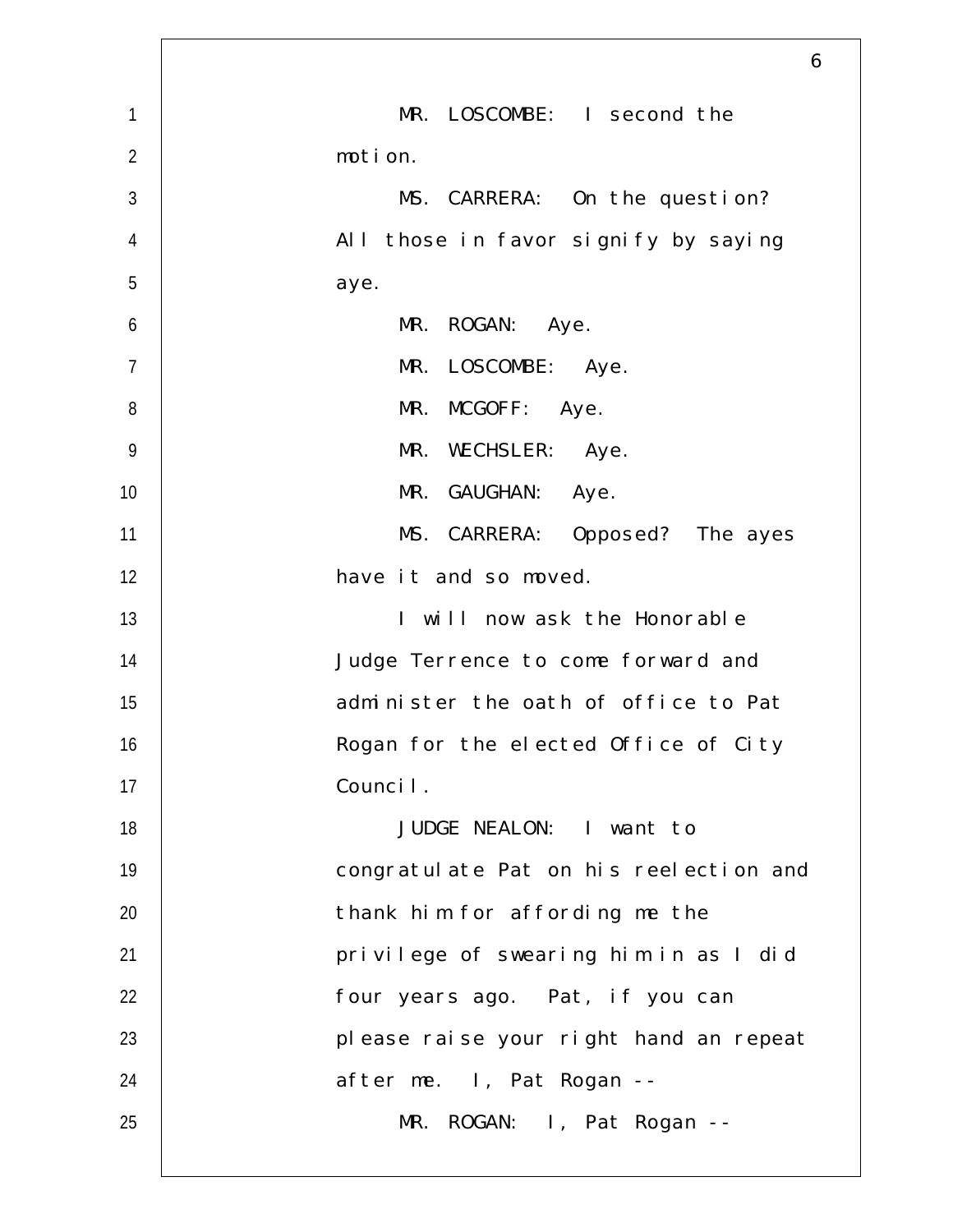|                | $\overline{7}$                       |
|----------------|--------------------------------------|
| $\mathbf{1}$   | JUDGE NEALON: -- do solemnly         |
| $\overline{2}$ | swear --                             |
| 3              | $MR. ROGAN: -- do soldemnly$         |
| $\overline{4}$ | swear --                             |
| 5              | JUDGE NEALON: -- that I will         |
| 6              | support, obey and defend --          |
| $\overline{7}$ | $MR. ROGAN: -- that I will$          |
| 8              | support, obey and defend --          |
| $\overline{9}$ | JUDGE NEALON: The Constitution       |
| 10             | of the United States --              |
| 11             | MR. ROGAN: -- the Constitution       |
| 12             | of the United States --              |
| 13             | JUDGE NEALON: -- and the             |
| 14             | Constitution of the Commonweal th of |
| 15             | Pennsyl vani a.                      |
| 16             | MR. ROGAN: -- and the                |
| 17             | Constitution of the Commonweal th of |
| 18             | Pennsyl vani a --                    |
| 19             | JUDGE NEALON: -- and that I will     |
| 20             | discharge the duties of my office -- |
| 21             | MR. ROGAN: -- and I will             |
| 22             | discharge the duties of my office -- |
| 23             | JUDGE NEALON: -- with fidelity.      |
| 24             | MR. ROGAN: -- with fidelity.         |
| 25             | JUDGE NEALON: So help me God.        |
|                |                                      |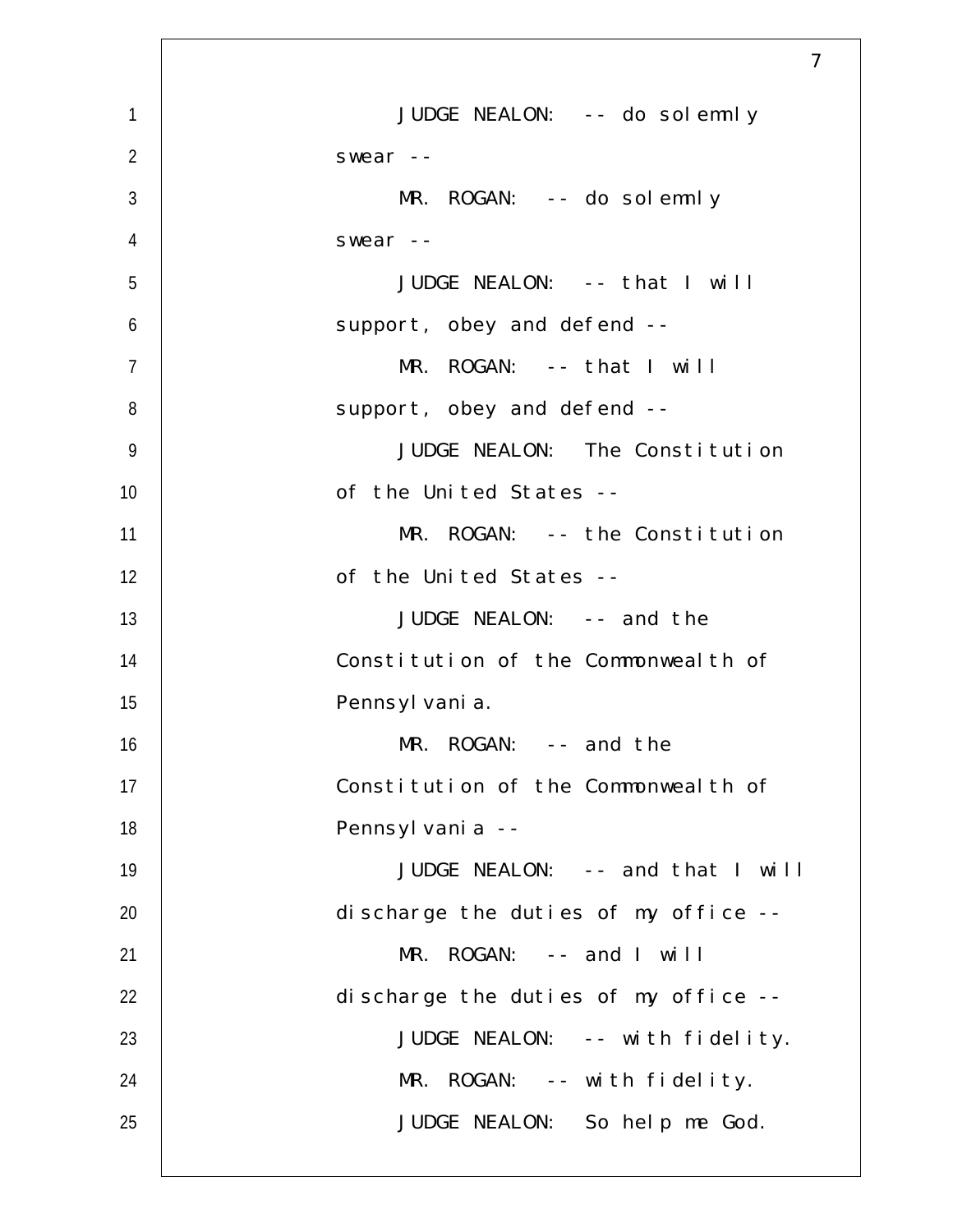|                | 8                                     |
|----------------|---------------------------------------|
| $\mathbf{1}$   | MR. ROGAN: So help me God.            |
| $\overline{2}$ | JUDGE NEALON: Congratulations.        |
| $\mathfrak{Z}$ | (Applause).                           |
| $\overline{4}$ | MS. CARRERA: I will now ask the       |
| 5              | Honorable Judge Thomas Munley to come |
| 6              | forward and administer the office of  |
| $\overline{7}$ | oath to William Gaughan for elected   |
| 8              | Office of City Council.               |
| $\overline{9}$ | JUDGE MUNLEY: This is a great         |
| 10             | day for me to be here with my         |
| 11             | colleague Judge Nealon. I want to say |
| 12             | that, first of all, to be here with   |
| 13             | Bill. You're just an amazing person.  |
| 14             | Bill and I are friends a long time.   |
| 15             | Joe Gilhooley introduced us a long    |
| 16             | time ago and I think you're a         |
| 17             | wonderful person and your family. I   |
| 18             | know your grandmother can't make it,  |
| 19             | Helen, your family but she's a close  |
| 20             | friend of mine also and all the rest  |
| 21             | of families are here and I feel like  |
| 22             | they're family to me. But you really  |
| 23             | are an amazing person. I just want to |
| 24             | say this. I'm looking at all the      |
| 25             | people here, all the office holders   |
|                |                                       |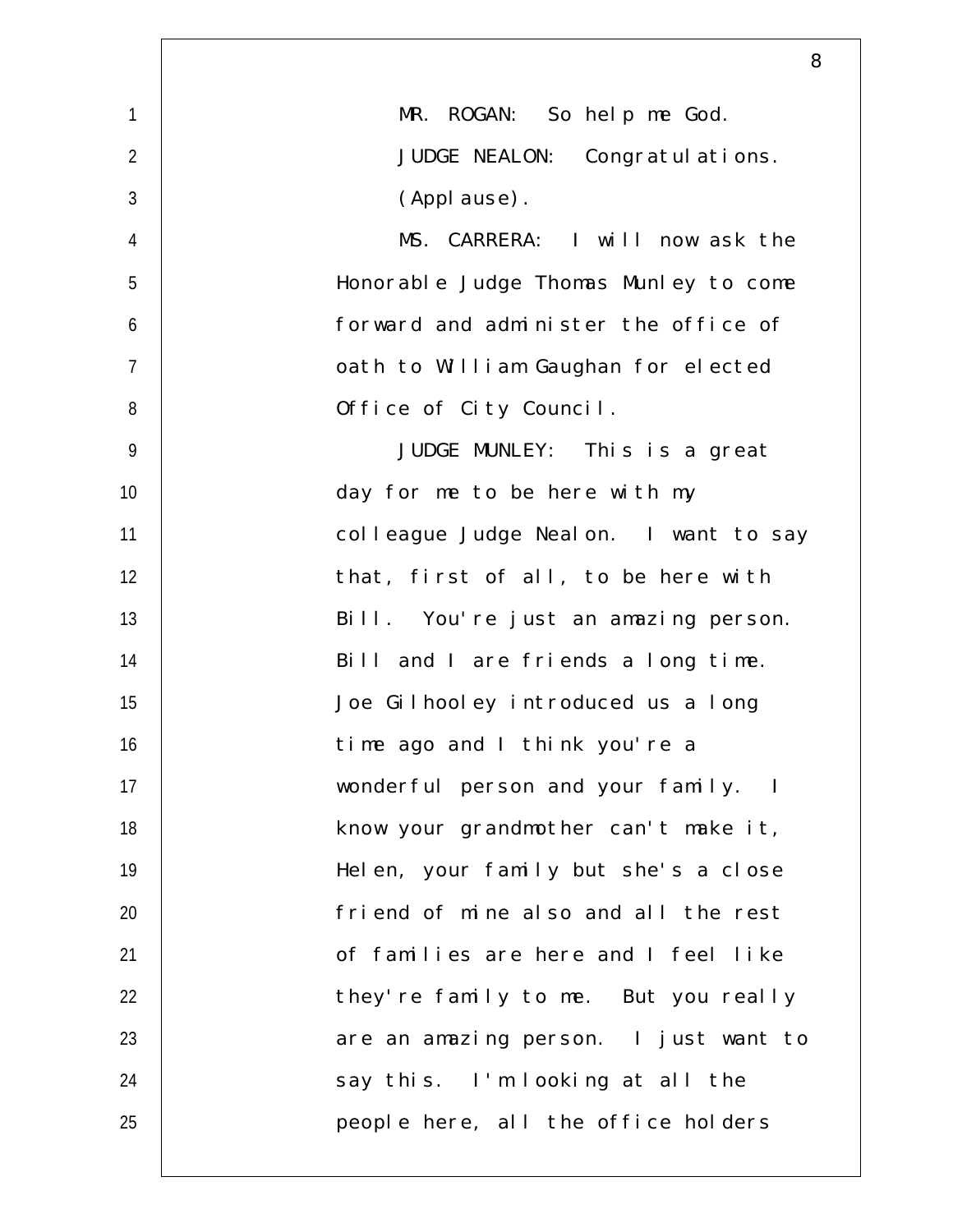1  $\mathfrak{D}$ 3 4 5 6 7 8 9 10 11 12 13 14 15 16 17 18 19 20 21 22 23 24 25 that have showed up for all of the council people who are elected and Father Sica said, "I hope God helps you." He will. Thank you, Father Sica. They're going to need it -- but Patrick O'Malley, thanks, Judge Nealon. You know, we have district judges here, we have Pat O'Malley, Marty Flynn, all these people that showed up for you. You deserve a lot of credit for coming to honor the people who are getting sworn in. And I want to say that on your behalf because like Paul Ware and Joanne Corbett, they showed up for you and for all the other people and so did Marty Flynn and Patrick. Thanks so much. That means a lot to all of the people who are newly sworn in. Bill, I call him Bill. He's down as William but we call him Bill. Bill, raise your right hand, please. I, Bill Gaughan -- MR. GAUGHAN: I, Bill Gaughan -- JUDGE MUNLEY: -- do solemnly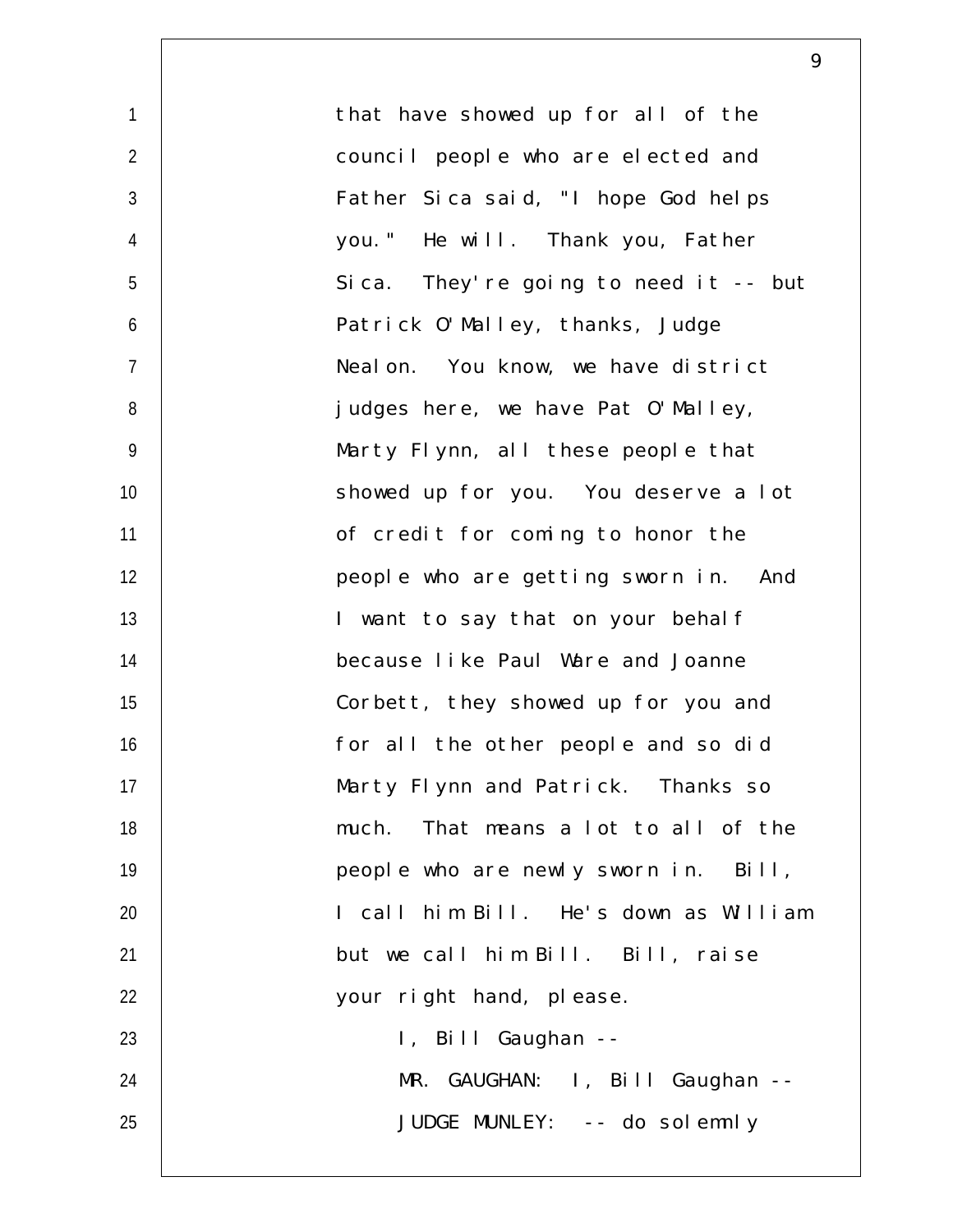|                | 10                                    |
|----------------|---------------------------------------|
| $\mathbf{1}$   | swear $--$                            |
| $\overline{2}$ | MR. GAUGHAN: -- do solemnly           |
| $\mathfrak{Z}$ | swear --                              |
| 4              | JUDGE MUNLEY: -- that I will          |
| 5              | uphold the Constitution of the United |
| 6              | States --                             |
| $\overline{7}$ | MR. GAUGHAN: -- that I will           |
| 8              | uphold the Constitution of the United |
| $\overline{9}$ | States --                             |
| 10             | JUDGE MUNLEY: -- and the              |
| 11             | Constitution of the State of          |
| 12             | Pennsyl vani a --                     |
| 13             | $MR.$ GAUGHAN: $-$ - and the          |
| 14             | Constitution of the State of          |
| 15             | Pennsyl vani a --                     |
| 16             | JUDGE MUNLEY: -- and I will           |
| 17             | perform my duties --                  |
| 18             | MR. GAUGHAN: -- and I will            |
| 19             | perform my duties --                  |
| 20             | JUDGE MUNLEY: -- as councilman        |
| 21             | of the City of Scranton --            |
| 22             | MR. GAUGHAN: -- as councilman of      |
| 23             | the City of Scranton --               |
| 24             | JUDGE MUNLEY: -- with                 |
| 25             | fidelity.                             |
|                |                                       |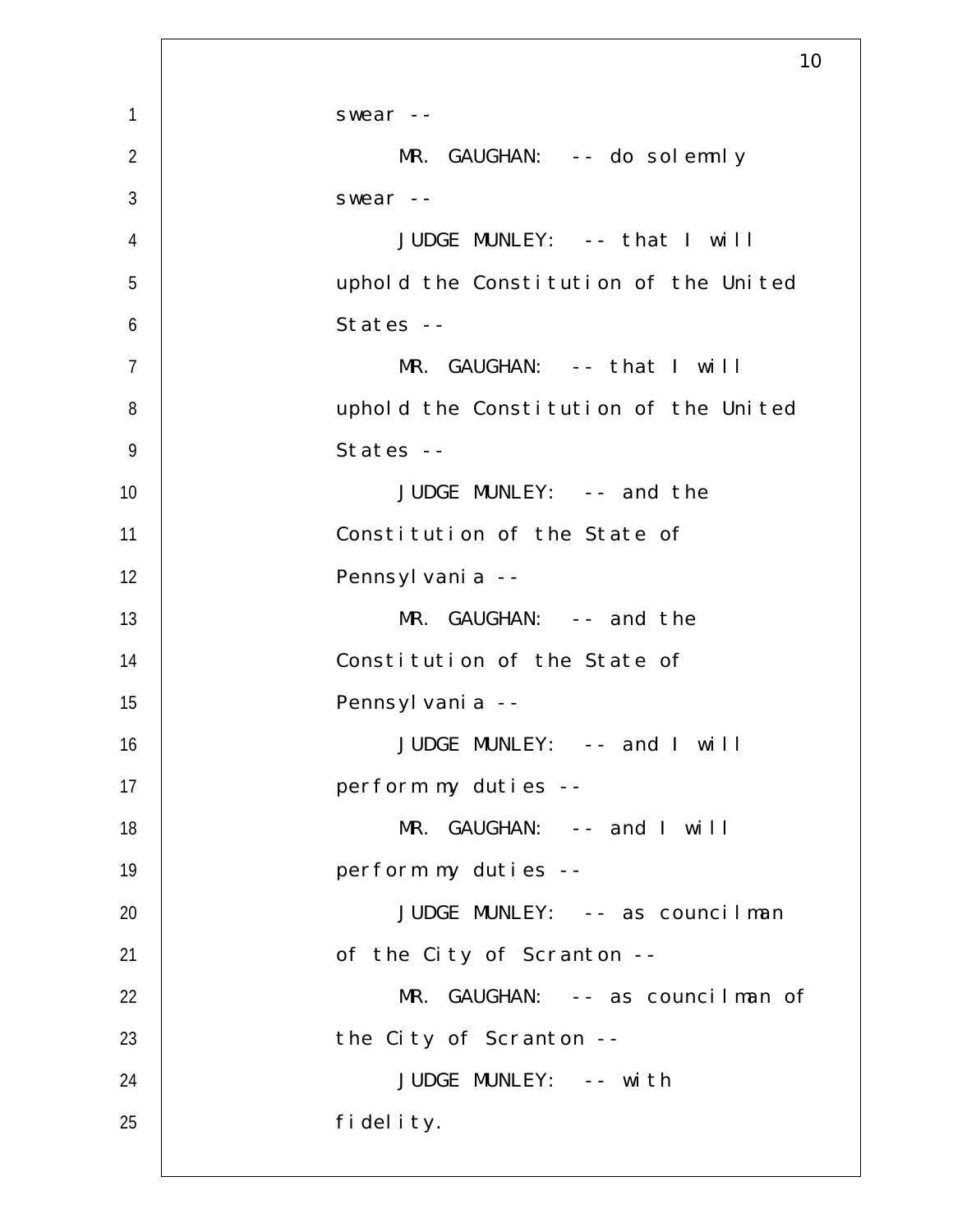|                | 11                                     |
|----------------|----------------------------------------|
| $\mathbf{1}$   | MR. GAUGHAN: -- with fidelity.         |
| $\overline{2}$ | JUDGE MUNLEY: So help me God.          |
| 3              | MR. GAUGHAN: So help me God.           |
| $\overline{4}$ | JUDGE MUNLEY: Congratul ations.        |
| 5              | (Applause.)                            |
| 6              | JUDGE MUNLEY: And former Mayor         |
| $\overline{7}$ | Jimmy Connors is here.                 |
| 8              | MS. CARRERA: I will now ask the        |
| $\overline{9}$ | Honorable Judge Joanne Corbett to come |
| 10             | forward and administer the oath of     |
| 11             | office to Joseph Wechsler for the      |
| 12             | elected office of City Council.        |
| 13             | JUDGE CORBETT: I stand here            |
| 14             | honored and privileged to swear Joe    |
| 15             | Wechsler in as a member of our City    |
| 16             | Council. He is a long time advocate    |
| 17             | of our city. I know he is going to     |
| 18             | serve us well. He stands here with     |
| 19             | his very supportive family today and   |
| 20             | it is an honor to swear him into this  |
| 21             | position. Joe, please place your hand  |
| 22             | on the Bible. Repeat after me. I,      |
| 23             | Joseph Wechsler --                     |
| 24             | Mr. Wechsler: I, Joseph                |
| 25             | Wechsler --                            |
|                |                                        |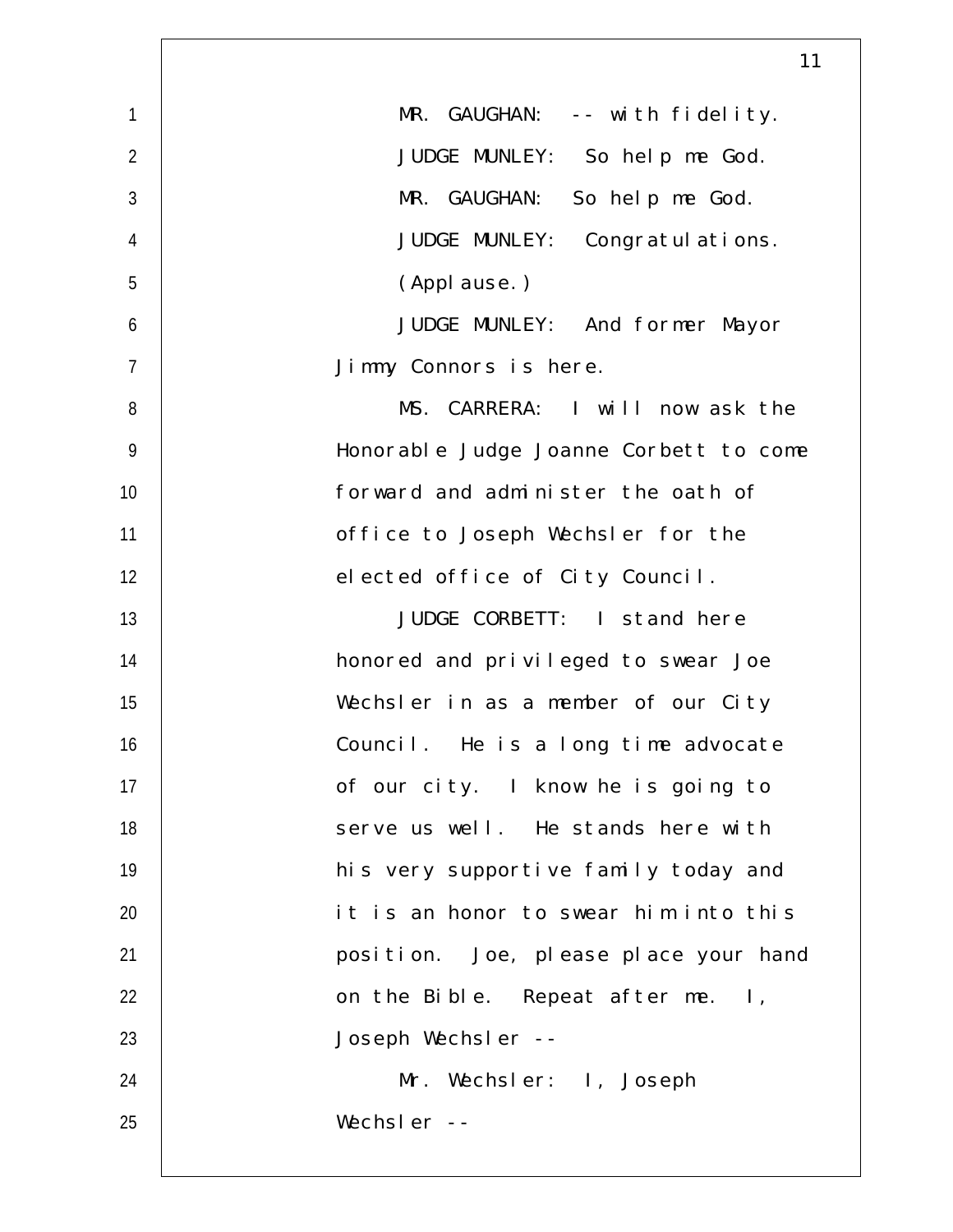|                  | 12                                    |
|------------------|---------------------------------------|
| $\mathbf{1}$     | JUDGE CORBETT: -- having been         |
| $\overline{2}$   | duly appointed --                     |
| $\mathfrak{Z}$   | $MR. WECHSLER: -- having been$        |
| $\overline{4}$   | duly appointed --                     |
| 5                | JUDGE CORBETT: -- do solemnly         |
| $\boldsymbol{6}$ | swear --                              |
| $\overline{7}$   | $MR. WECHSLER: -- do solennly$        |
| 8                | swear $--$                            |
| $\overline{9}$   | JUDGE CORBETT: -- that I will         |
| 10               | support, obey and defend --           |
| 11               | MR. WECHSLER: -- that I will          |
| 12               | support, obey and defend --           |
| 13               | JUDGE CORBETT: -- the                 |
| 14               | Constitution of the United States --  |
| 15               | MR. WECHSLER: -- the                  |
| 16               | Constitution of the United States --  |
| 17               | JUDGE CORBETT: -- and the             |
| 18               | Constitution of this Commonwealth --  |
| 19               | $MR. WECHSLER: -- and the$            |
| 20               | Constitution of this Commonwealth --  |
| 21               | JUDGE CORBETT: -- and that I          |
| 22               | will discharge the duties of the      |
| 23               | office of a member of City Council -- |
| 24               | MR. WECHSLER: -- and I will           |
| 25               | discharge the duties of members of    |
|                  |                                       |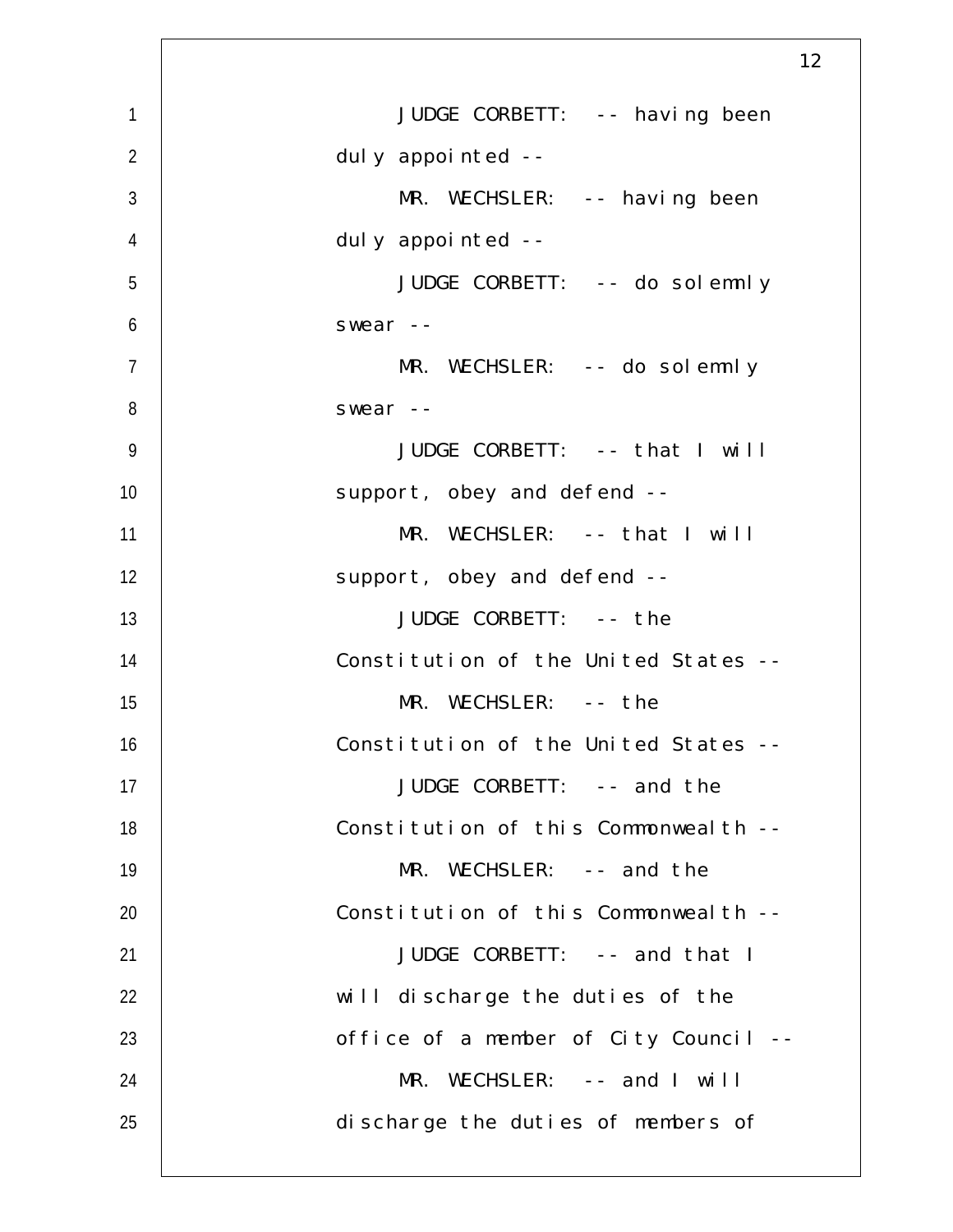|                | 13                                     |
|----------------|----------------------------------------|
| $\mathbf{1}$   | City Council --                        |
| $\overline{2}$ | JUDGE CORBETT: -- of this great        |
| $\mathfrak{Z}$ | $ci$ ty --                             |
| $\overline{4}$ | MR. WECHSLER: -- of this great         |
| 5              | $ci$ ty --                             |
| 6              | JUDGE CORBETT: -- with                 |
| $\overline{7}$ | fidelity $-$                           |
| 8              | MR. WECHSLER: -- with                  |
| $\overline{9}$ | fidelity --                            |
| 10             | JUDGE CORBETT: -- to the best of       |
| 11             | my ability --                          |
| 12             | MR. WECHSLER: -- to the best of        |
| 13             | my ability --                          |
| 14             | JUDGE CORBETT: -- and I will           |
| 15             | strive for the success of this city -- |
| 16             | $MR. WECHSLER: -- and I will$          |
| 17             | strive for the success of this city -- |
| 18             | JUDGE CORBETT: -- within the           |
| 19             | laws of the Commonweal th --           |
| 20             | MR. WECHSLER: -- within the laws       |
| 21             | of the Commonweal th --                |
| 22             | JUDGE CORBETT: -- and the bylaws       |
| 23             | of this organization.                  |
| 24             | MR. WECHSLER: -- and the bylaws        |
| 25             | of this organization.                  |
|                |                                        |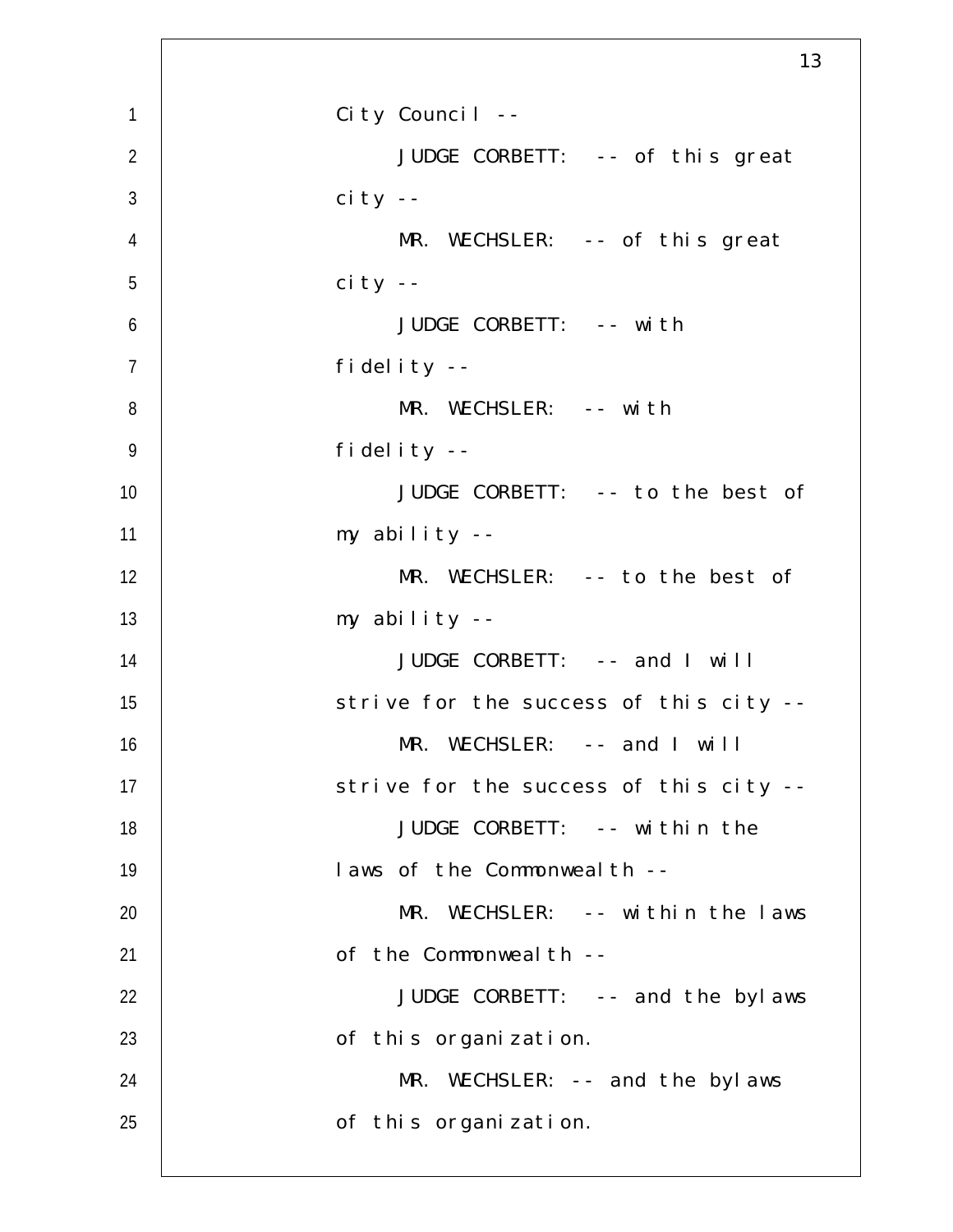|                | 14                                     |
|----------------|----------------------------------------|
| 1              | JUDGE CORBETT: So help me God.         |
| $\overline{2}$ | MR. WECHSLER: So help me God.          |
| 3              | JUDGE CORBETT: Congratul ations.       |
| 4              | MR. WECHSLER:<br>Thank you.            |
| 5              | (Applause.)                            |
| 6              | MS. CARRERA: I will now accept         |
| $\overline{7}$ | nominations for temporary chairperson. |
| 8              | What is your pleasure?                 |
| 9              | MR. ROGAN: I make a motion to          |
| 10             | appoint Jack Loscombe temporary        |
| 11             | chai rperson.                          |
| 12             | MR. WECHSLER: Second.                  |
| 13             | MS. CARRERA: On the question?          |
| 14             | $AI$ $I$<br>those in favor say aye.    |
| 15             | MR. ROGAN:<br>Aye.                     |
| 16             | MR. LOSCOMBE: Aye.                     |
| 17             | MR. MCGOFF: Aye.                       |
| 18             | MR. WECHSLER: Aye.                     |
| 19             | MR. GAUGHAN: Aye.                      |
| 20             | MS. CARRERA: Opposed? The ayes         |
| 21             | have it and so moved. Mr. Loscombe,    |
| 22             | will you please takeover as temporary  |
| 23             | chai rperson.                          |
| 24             | MR. LOSCOMBE: As temporary             |
| 25             | chairperson, I now call for nominating |
|                |                                        |

 $\Gamma$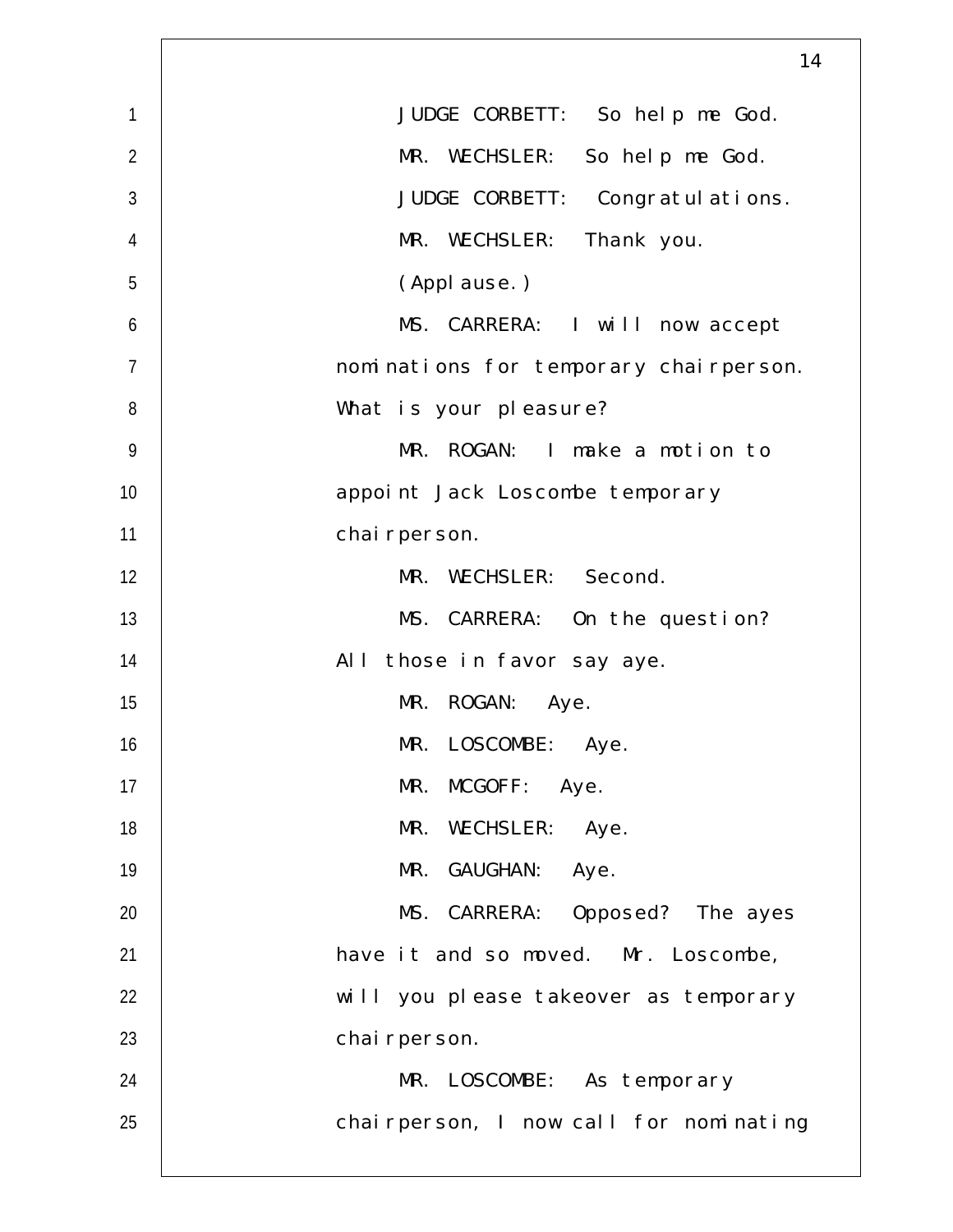|                | 15                                   |
|----------------|--------------------------------------|
| $\mathbf{1}$   | of a permanent president of council  |
| $\overline{2}$ | for the ensuing two years.           |
| $\mathfrak{Z}$ | MR. ROGAN: I nominate Robert         |
| $\overline{4}$ | McGoff as president of City Council. |
| 5              | MR. WECHSLER: I second the           |
| 6              | motion.                              |
| $\overline{7}$ | MR.<br>LOSCOMBE: On the question?    |
| 8              | Roll call, please.                   |
| $\overline{9}$ | MS. MARCIANO: Mr. Wechsler.          |
| 10             | MR. WECHSLER: Yes.                   |
| 11             | MS. MARCIANO: Mr. Rogan.             |
| 12             | MR. ROGAN: Yes.                      |
| 13             | MS. MARCIANO: Mr. Loscombe.          |
| 14             | MR. LOSCOMBE: Yes.                   |
| 15             | MS. MARCIANO: Mr. Gaughan.           |
| 16             | MR. GAUGHAN: Yes.                    |
| 17             | MS. MARCIANO: Mr. McGoff.            |
| 18             | MR. MCGOFF: Yes.                     |
| 19             | MR. LOSCOMBE: The motion is          |
| 20             | adopted and I declare Mr. Robert     |
| 21             | McGoff duly and legally elected      |
| 22             | president of City Council.           |
| 23             | (Applause.)                          |
| 24             | MR. LOSCOMBE: I now call for         |
| 25             | nomination of a vice president of    |
|                |                                      |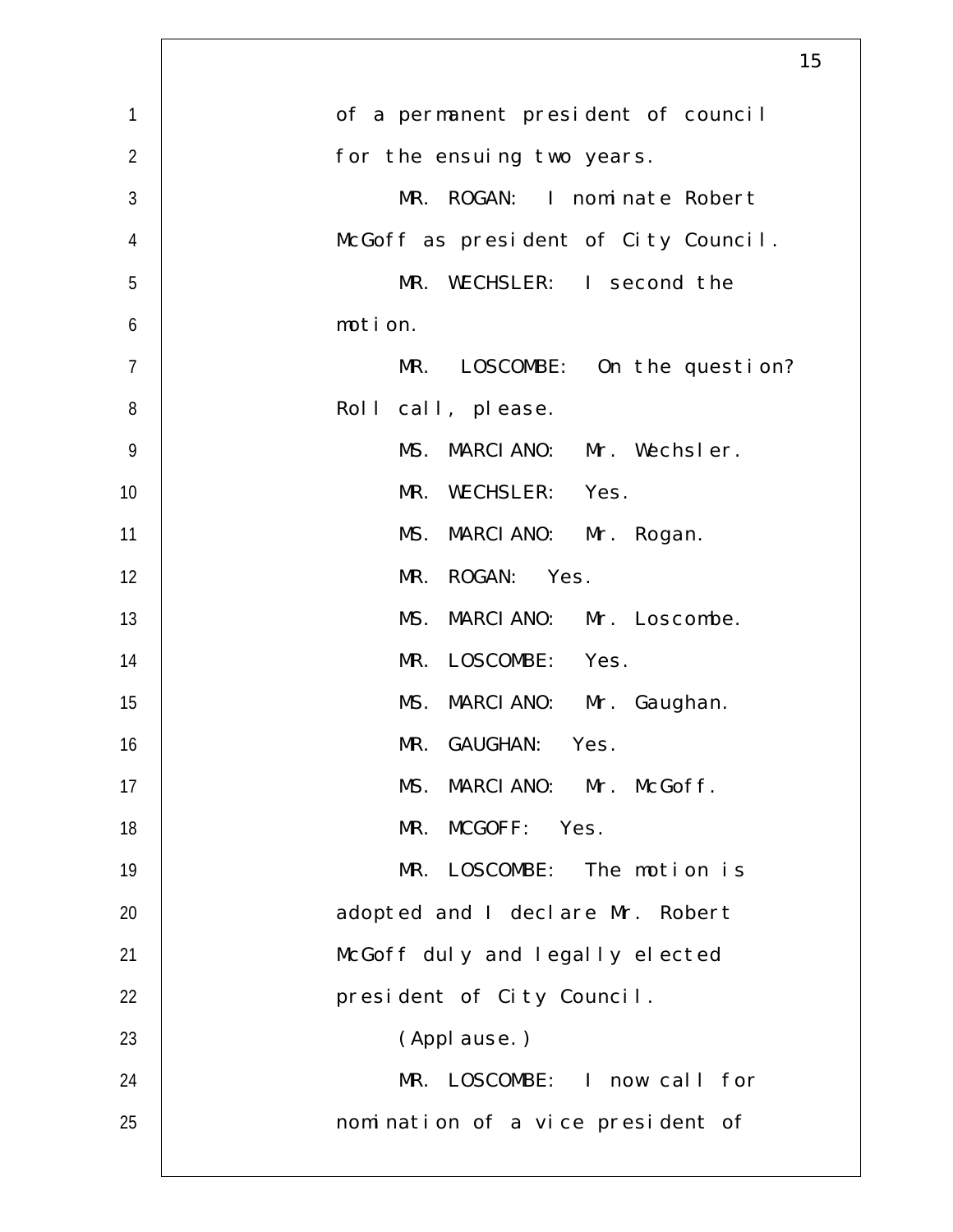|                | 16                                    |
|----------------|---------------------------------------|
| $\mathbf{1}$   | council for the ensuing two years.    |
| $\overline{2}$ | MR. MCGOFF: I nominate Pat Rogan      |
| $\mathfrak{Z}$ | as vice president of City Council.    |
| $\overline{4}$ | MR. WECHSLER: I second.               |
| 5              | MR. LOSCOMBE: On the question?        |
| 6              | Roll call, please.                    |
| $\overline{7}$ | MS. MARCIANO: Mr. Wechsler.           |
| 8              | MR. WECHSLER: Yes.                    |
| $\overline{9}$ | MS. MARCIANO: Mr. Rogan.              |
| 10             | MR. ROGAN: Yes.                       |
| 11             | MS. MARCIANO: Mr. Loscombe.           |
| 12             | MR. LOSCOMBE: Yes.                    |
| 13             | MS. MARCIANO: Mr. Gaughan.            |
| 14             | MR. GAUGHAN: Yes.                     |
| 15             | MS. MARCIANO: Mr. McGoff.             |
| 16             | MR. MCGOFF: Yes.                      |
| 17             | MR. LOSCOMBE: The motion is           |
| 18             | adopted and I declare Pat Rogan duly  |
| 19             | and legally elected Vice President of |
| 20             | City Council.                         |
| 21             | (Applause.)                           |
| 22             | MR. ROGAN: At this time I would       |
| 23             | like to make a motion that City       |
| 24             | Council appoint Amil Minora to the    |
| 25             | position of City Council Solicitor.   |
|                |                                       |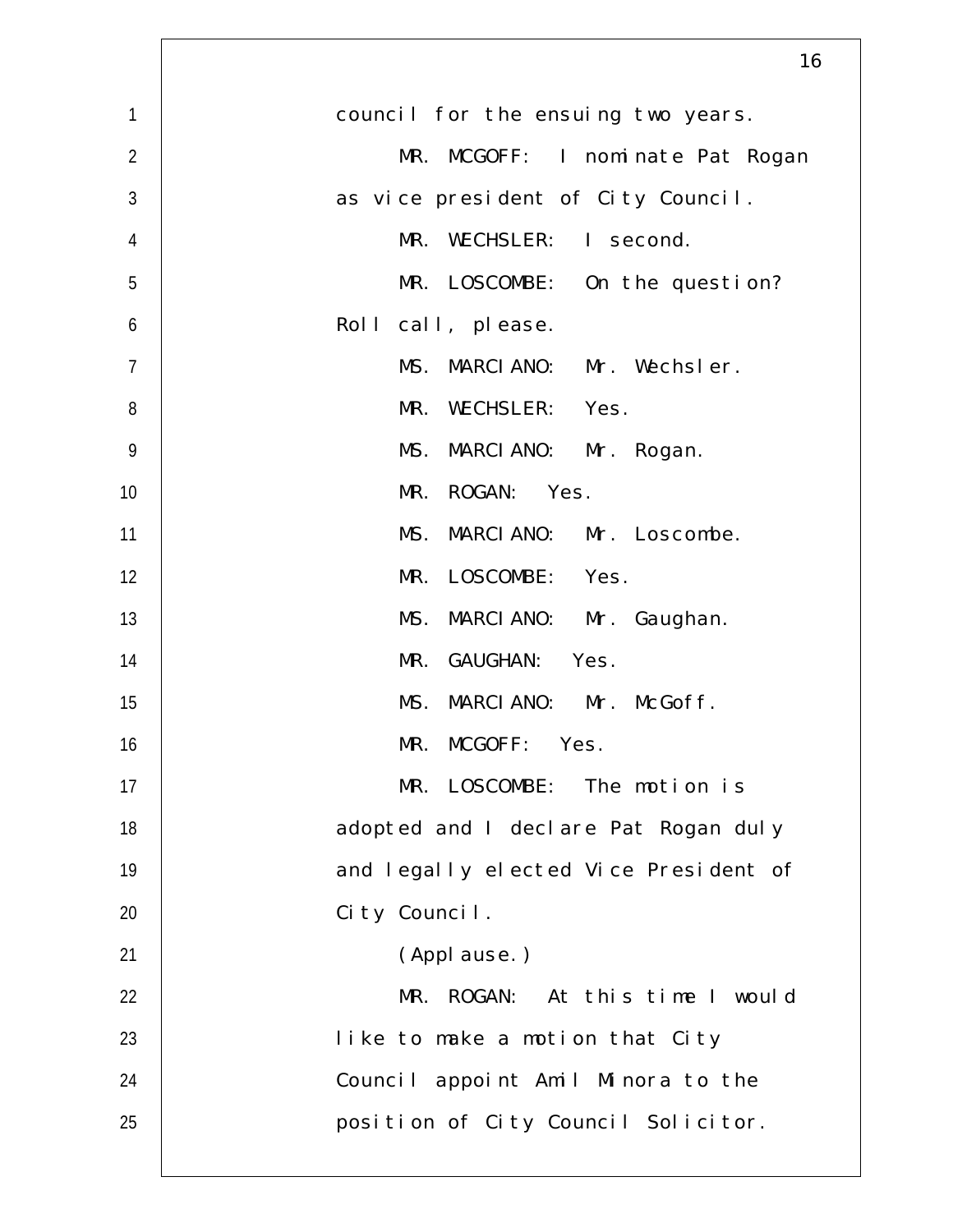|                | 17                                    |
|----------------|---------------------------------------|
| $\mathbf{1}$   | MR. WECHSLER: I second the            |
| $\overline{2}$ | motion.                               |
| 3              | MR. LOSCOMBE: All those in favor      |
| $\overline{4}$ | signify by saying aye.                |
| 5              | MR. ROGAN: Aye.                       |
| 6              | MR. MCGOFF: Aye.                      |
| $\overline{7}$ | MR. WECHSLER: Aye.                    |
| 8              | MR. GAUGHAN: Aye.                     |
| $\overline{9}$ | MR. LOSCOMBE: Aye. Opposed?           |
| 10             | The ayes have it. So moved. Thank     |
| 11             | you. We will proceed with the         |
| 12             | reorganization. I now ask for         |
| 13             | nominations for city clerk.           |
| 14             | MR. GAUGHAN: I nominate Lori          |
| 15             | Reed, City Clerk.                     |
| 16             | MR. WECHSLER: I second the            |
| 17             | motion.                               |
| 18             | MR.<br>LOSCOMBE: On the question?     |
| 19             | MR. ROGAN: Yes. I would just          |
| 20             | like to thank outgoing clerk, Nancy   |
| 21             | Krake, for her service. It was a      |
| 22             | pleasure working with her. I wish she |
| 23             | could have stayed for two more years  |
| 24             | but I am looking forward to working   |
| 25             | with Mrs. Reed.                       |
|                |                                       |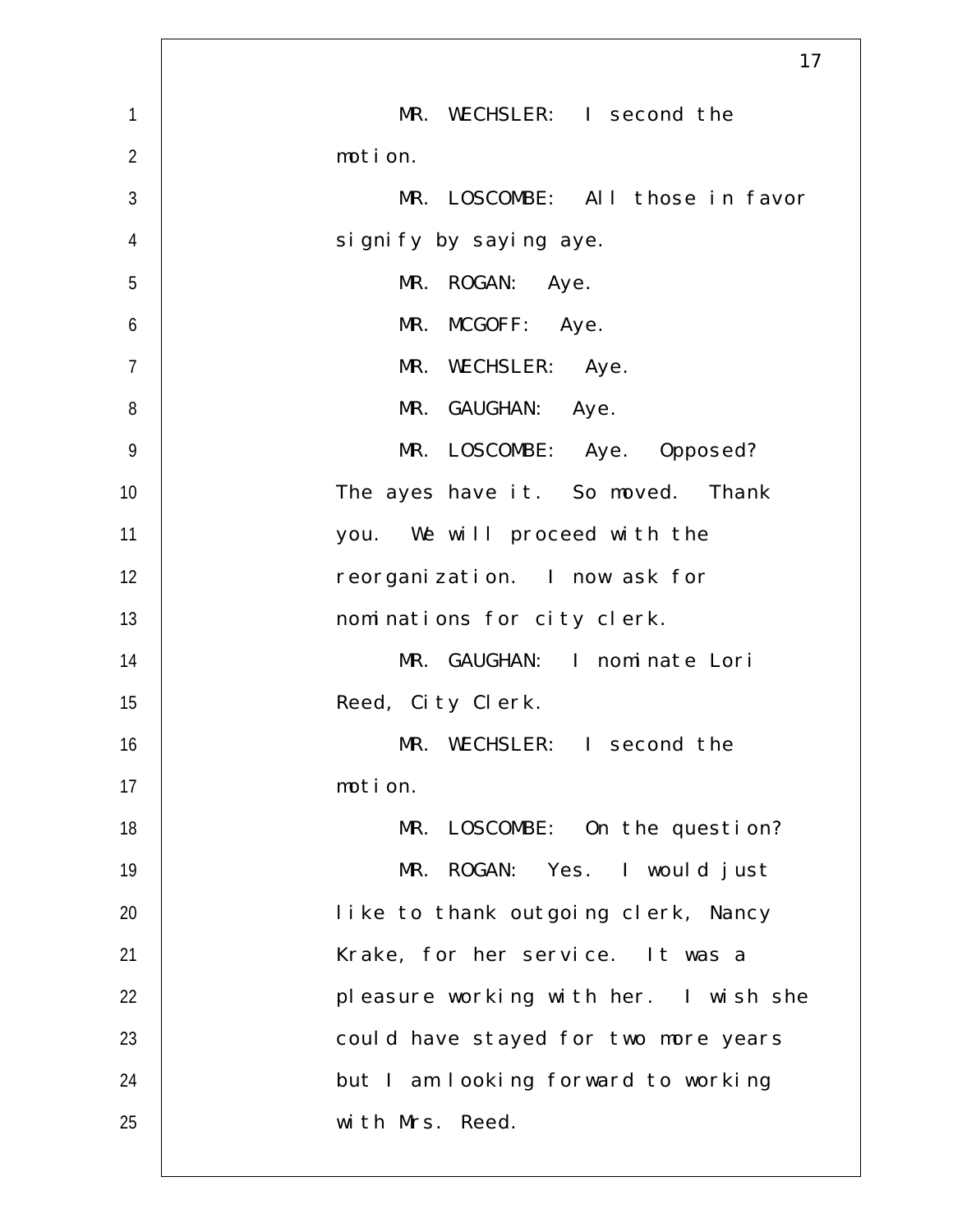|                | 18                                     |
|----------------|----------------------------------------|
| $\mathbf{1}$   | MR. LOSCOMBE: Thank you. Roll          |
| $\overline{2}$ | call, please.                          |
| $\mathfrak{Z}$ | MS.<br>MARCIANO: Mr. Wechsler.         |
| $\overline{4}$ | MR. WECHSLER: Yes.                     |
| 5              | MS. MARCIANO: Mr. Rogan.               |
| 6              | MR. ROGAN: Yes.                        |
| $\overline{7}$ | MS. MARCIANO: Mr. Loscombe.            |
| 8              | LOSCOMBE: Yes.<br>MR.                  |
| 9              | MS. MARCIANO: Mr. Gaughan.             |
| 10             | MR. GAUGHAN: Yes.                      |
| 11             | MS. MARCIANO: Mr. McGoff.              |
| 12             | MR. MCGOFF: Yes.                       |
| 13             | MR. LOSCOMBE: The motion is            |
| 14             | adopted and I declare Lori Reed duly   |
| 15             | and legal elected City Clerk.          |
| 16             | (Appl ause. )                          |
| 17             | MR. LOSCOMBE: I will now ask           |
| 18             | Councilman McGoff to come forward to   |
| 19             | be sworn in as Council President by    |
| 20             | the Honorable Judge Terrence Nealon.   |
| 21             | JUDGE NEALON: You know, in             |
| 22             | addition to congratulating Bob, I want |
| 23             | to point out much has been written and |
| 24             | said in the past few days about this   |
| 25             | transitional period that council is    |
|                |                                        |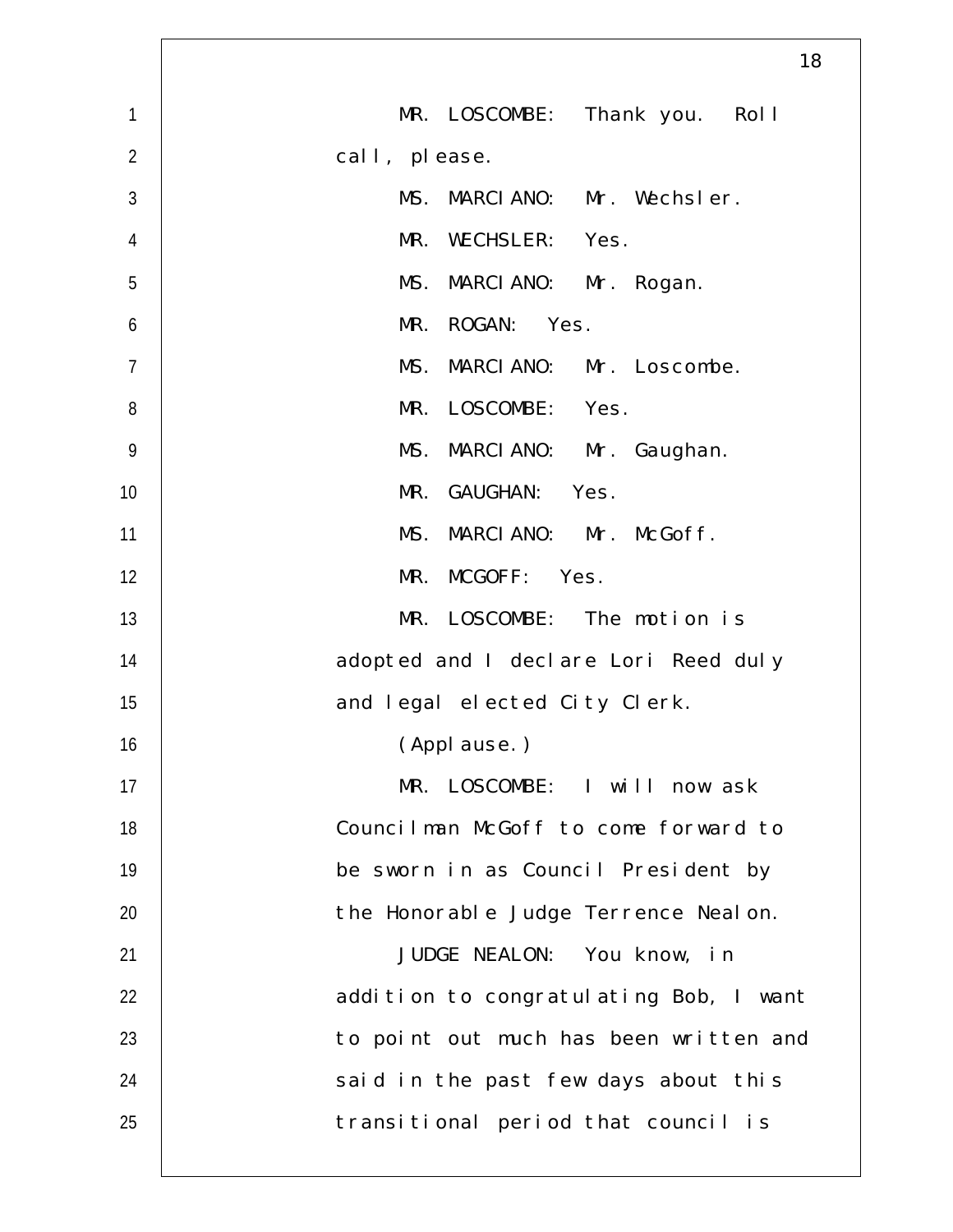|                | 19                                     |
|----------------|----------------------------------------|
| $\mathbf{1}$   | going through but I have to say I      |
| $\overline{2}$ | think this is the first time in the    |
| $\mathfrak{Z}$ | history of Scranton City Council that  |
| $\overline{4}$ | you have had two sitting council       |
| 5              | persons who have been married to women |
| 6              | whose last name is Nealon, Marita      |
| $\overline{7}$ | Neal on McGoff and Kathy Neal on       |
| 8              | Wechsler. I just want to point that    |
| $\overline{9}$ | out. But having said that, Bob, if     |
| 10             | you could kindly raise your right hand |
| 11             | and repeat after me. I, Robert         |
| 12             | $McGoff$ --                            |
| 13             | MR. MCGOFF: 1, Robert McGoff --        |
| 14             | JUDGE NEALON: -- do solemnly           |
| 15             | swear --                               |
| 16             | MR. MCGOFF: -- do solemnly             |
| 17             | $swear -$                              |
| 18             | JUDGE NEALON: -- that I will           |
| 19             | support, obey and defend --            |
| 20             | $MR. MCGOFF: -- that I will$           |
| 21             | support, obey and defend --            |
| 22             | JUDGE NEALON: -- the                   |
| 23             | Constitution of the United States --   |
| 24             | MR. MCGOFF: -- the Constitution        |
| 25             | of the United States --                |
|                |                                        |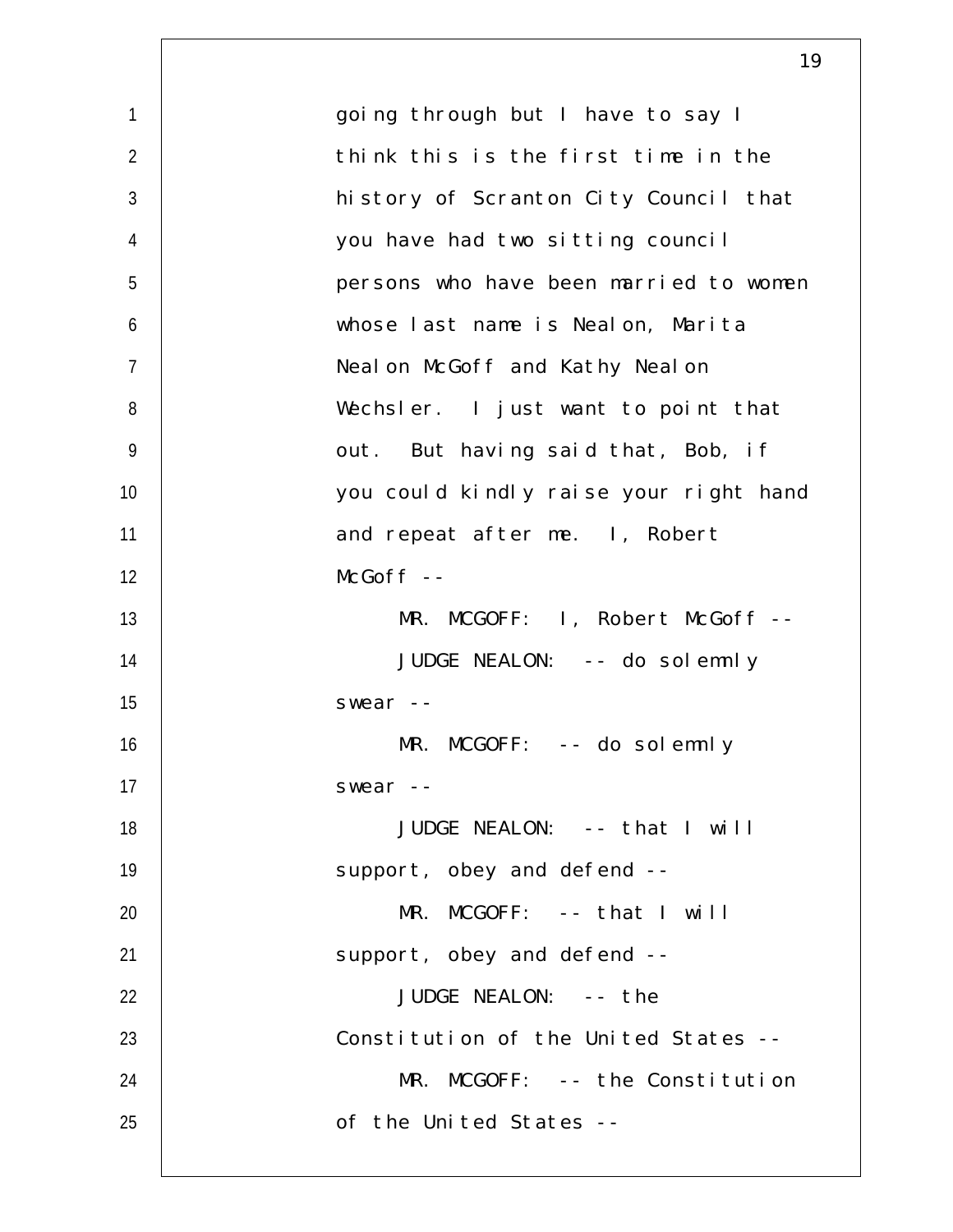|                | 20                                     |
|----------------|----------------------------------------|
| 1              | JUDGE NEALON: -- and the               |
| $\overline{2}$ | Constitution of the Commonweal th of   |
| $\mathfrak{Z}$ | Pennsyl vani a --                      |
| $\overline{4}$ | $MR. MCGOFF: -- and the$               |
| 5              | Constitution of the Commonweal th of   |
| 6              | Pennsyl vani a --                      |
| $\overline{7}$ | JUDGE NEALON: -- and that I will       |
| 8              | discharge the duties of my office --   |
| $\overline{9}$ | $MR. MCGOFF: -- and that I will$       |
| 10             | discharge the duties of my office --   |
| 11             | JUDGE NEALON: -- with fidelity.        |
| 12             | MR. MCGOFF: -- with fidelity.          |
| 13             | JUDGE NEALON: So help me God.          |
| 14             | MR. MCGOFF: So help me God.            |
| 15             | (Applause.)                            |
| 16             | JUDGE NEALON: Congratulations.         |
| 17             | MR. LOSCOMBE: I will now ask           |
| 18             | Councilman Rogan to come forward to be |
| 19             | sworn in as Council Vice President by  |
| 20             | the Honorable Judge Terrence Nealon.   |
| 21             | JUDGE NEALON: Raise your right         |
| 22             | hand. Repeat after me. I, Pat          |
| 23             | Rogan --                               |
| 24             | MR. ROGAN: I, Pat Rogan --             |
| 25             | JUDGE NEALON: -- do solemnly           |
|                |                                        |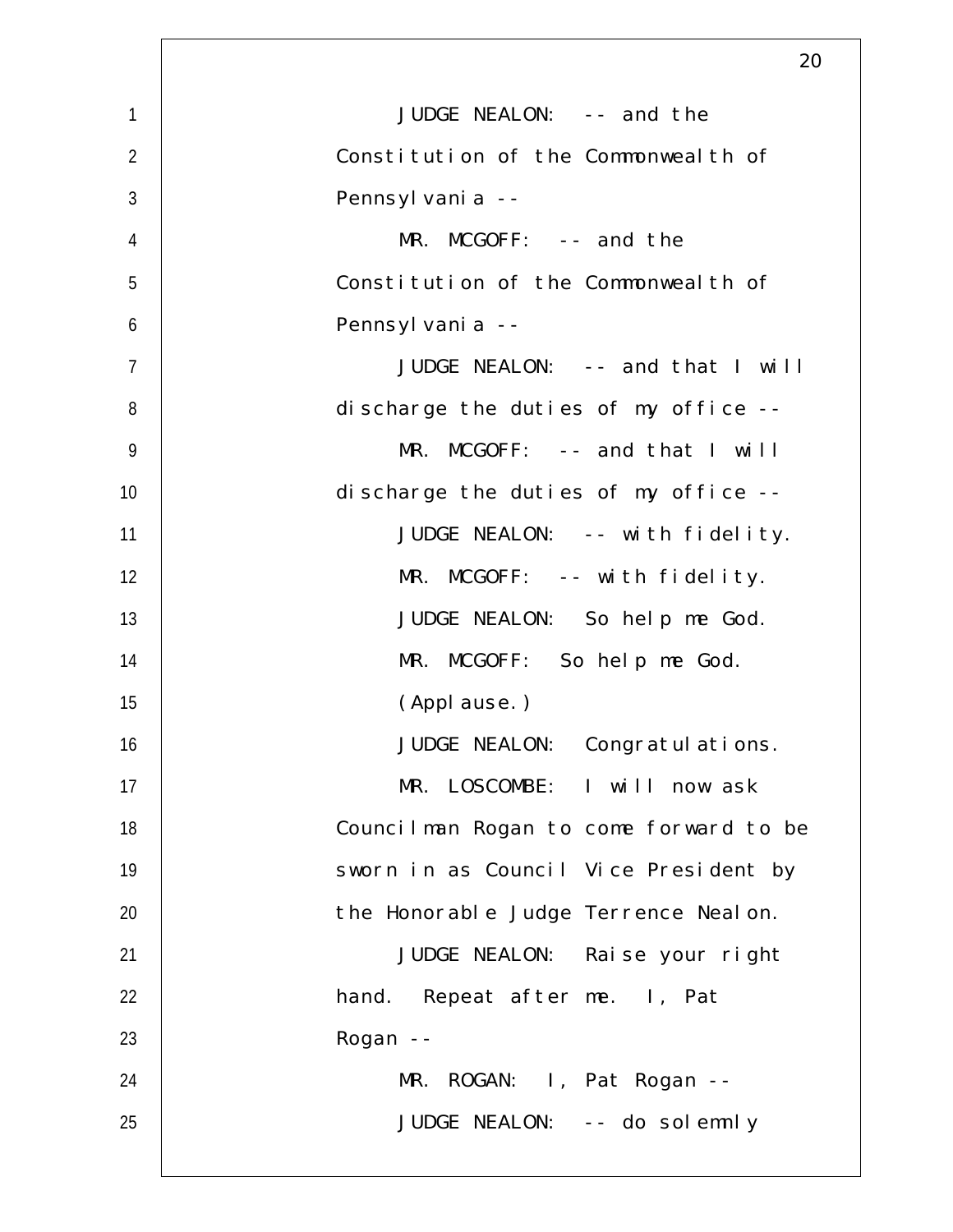|                | 21                                      |
|----------------|-----------------------------------------|
| $\mathbf{1}$   | swear --                                |
| $\overline{2}$ | $MR. ROGAN: -- do soldemnly$            |
| 3              | swear --                                |
| 4              | JUDGE NEALON: -- that I will            |
| 5              | support, obey and defend --             |
| 6              | MR. ROGAN: -- that I will               |
| $\overline{7}$ | support, obey and defend --             |
| 8              | JUDGE NEALON: -- the                    |
| $\overline{9}$ | Constitution of the United States --    |
| 10             | MR. ROGAN: -- the Constitution          |
| 11             | of the United States --                 |
| 12             | JUDGE NEALON: -- and the                |
| 13             | Constitution of the Commonweal th of    |
| 14             | Pennsyl vani a --                       |
| 15             | MR. ROGAN: -- the constitution          |
| 16             | of the Commonweal th of Pennsylvania -- |
| 17             | Judge NEALON: -- and that I will        |
| 18             | discharge the duties of my office --    |
| 19             | MR. ROGAN: -- and I will                |
| 20             | discharge the duties of my office --    |
| 21             | JUDGE NEALON: -- with fidelity.         |
| 22             | MR. ROGAN: -- with fidelity.            |
| 23             | JUDGE NEALON: So help me God.           |
| 24             | MR. ROGAN: So help me God.              |
| 25             | JUDGE NEALON: Congratul ations.         |
|                |                                         |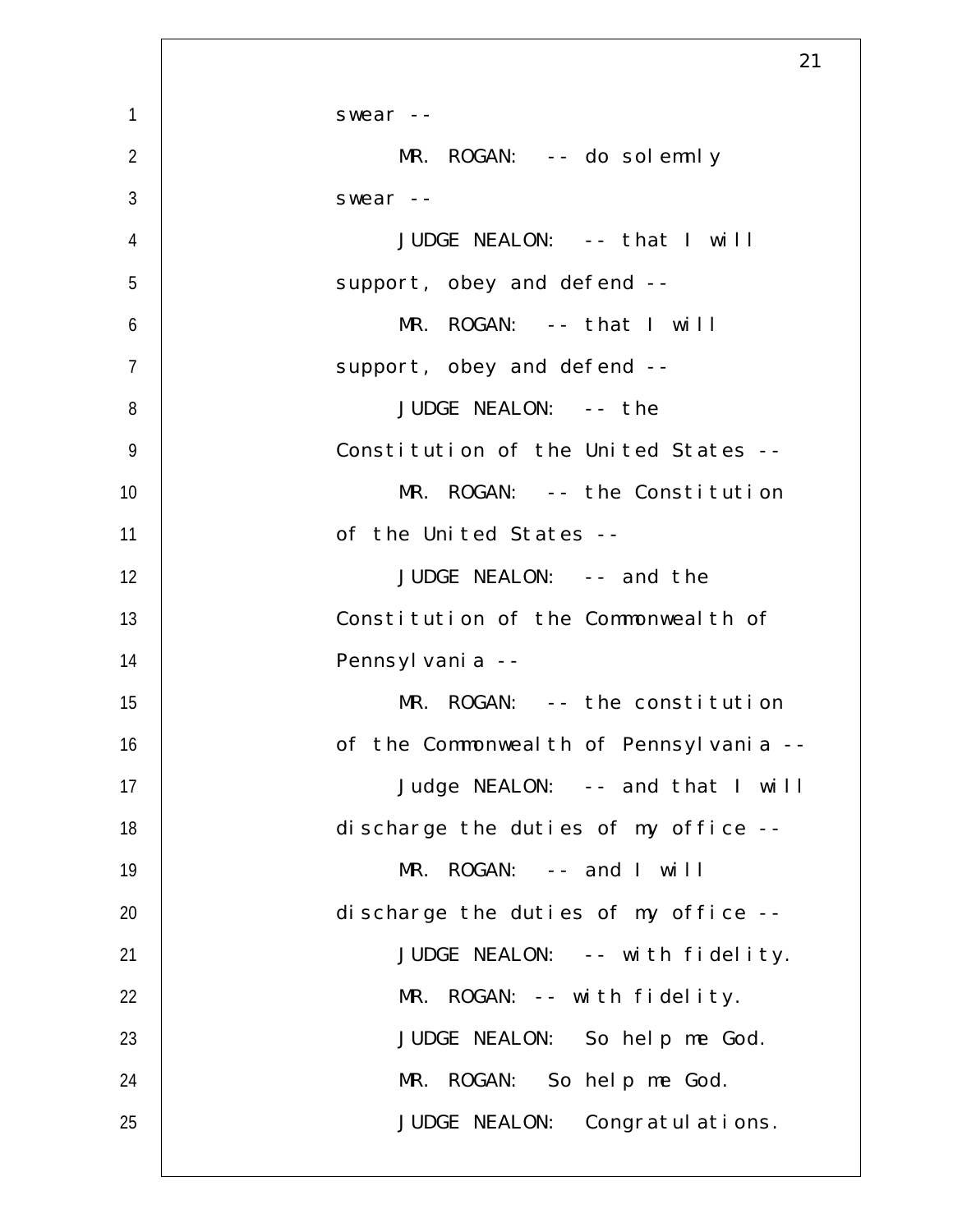|                | 22                                     |
|----------------|----------------------------------------|
| $\mathbf{1}$   | (Applause.)                            |
| $\overline{2}$ | MR. LOSCOMBE: I will now ask           |
| $\mathfrak{Z}$ | Lori Reed to come forward to be sworn  |
| $\overline{4}$ | in as city clerk by the Honorable Paul |
| 5              | Ware.                                  |
| 6              | JUDGE WARE: Like those that were       |
| $\overline{7}$ | here before me I have to tell you how  |
| 8              | privileged I am that Lori thought me   |
| $\overline{9}$ | worthy enough to swear her in as       |
| 10             | Scranton City Clerk. I couldn't be     |
| 11             | happier for them and for the City of   |
| 12             | Scranton. Lori, kindly place your      |
| 13             | hands on the Bible held by your        |
| 14             | mother, Ann Kirby. Raise you right     |
| 15             | hand and repeat after me. Now this     |
| 16             | 6th day of January --                  |
| 17             | MS. REED: Now, the 6th day             |
| 18             | January --                             |
| 19             | JUDGE WARE: I, Lori Kirby              |
| 20             | $Reed$ --                              |
| 21             | MS. REED: I, Lori Kirby Reed --        |
| 22             | JUDGE WARE: -- having been duly        |
| 23             | appointed --                           |
| 24             | MS. REED: -- having been duly          |
| 25             | appointed --                           |
|                |                                        |

 $\overline{\phantom{a}}$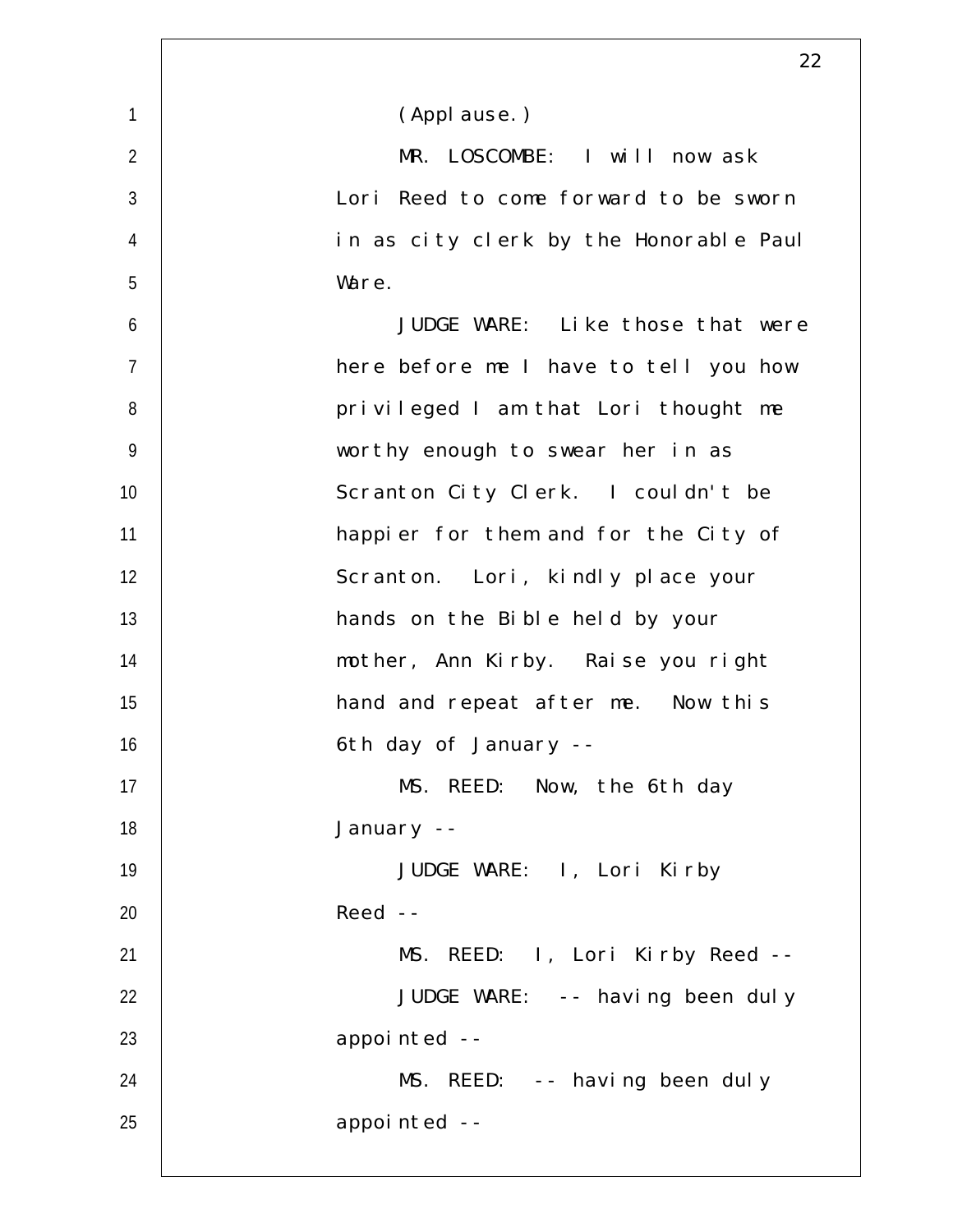|                | 23                                    |
|----------------|---------------------------------------|
| $\mathbf{1}$   | JUDGE WARE: -- do solemnly            |
| $\overline{2}$ | swear $--$                            |
| $\mathfrak{Z}$ | MS. REED: -- do solemnly              |
| $\overline{4}$ | swear $--$                            |
| 5              | JUDGE WARE: -- I will support,        |
| 6              | obey and defend --                    |
| $\overline{7}$ | MS. REED: -- that I will              |
| 8              | support, obey and defend --           |
| $\overline{9}$ | JUDGE WARE: -- the Constitution       |
| 10             | of the United States --               |
| 11             | MS. REED: -- the Constitution of      |
| 12             | the United States --                  |
| 13             | JUDGE WARE: -- and the                |
| 14             | Constitution of this Commonweal th -- |
| 15             | MS. REED: -- and the                  |
| 16             | Constitution of this Commonwealth --  |
| 17             | JUDGE WARE: -- and that I will        |
| 18             | discharge the duties of the office -- |
| 19             | MS. REED: -- and I will               |
| 20             | discharge the duties of the office -- |
| 21             | JUDGE WARE: -- of City Clerk of       |
| 22             | the City of Scranton --               |
| 23             | MS. REED: -- of City Clerk of         |
| 24             | the City of Scranton --               |
| 25             | JUDGE WARE: -- with fidelity --       |
|                |                                       |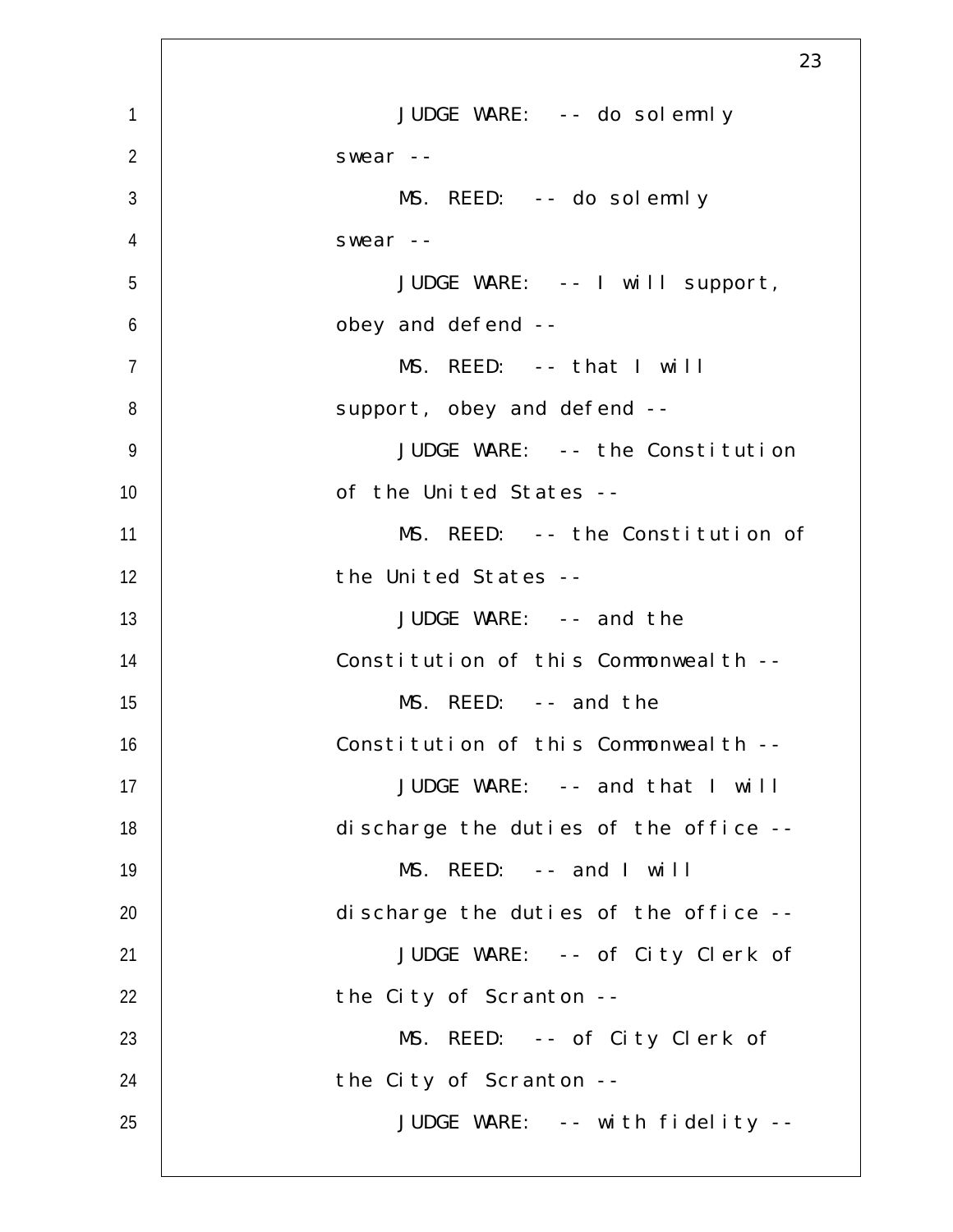|                | 24                                 |
|----------------|------------------------------------|
| $\mathbf{1}$   | MS. REED: -- with fidelity --      |
| $\overline{2}$ | JUDGE WARE: -- to the best of my   |
| $\mathfrak{Z}$ | ability --                         |
| $\overline{4}$ | MS. REED: -- to the best of my     |
| 5              | ability --                         |
| 6              | JUDGE WARE: -- and I will strive   |
| $\overline{7}$ | for the success of this city --    |
| 8              | MS. REED: -- and I will strive     |
| $\overline{9}$ | for the success of this city --    |
| 10             | JUDGE WARE: -- within the laws     |
| 11             | of the Commonweal th --            |
| 12             | MS. REED: -- within the laws of    |
| 13             | the Commonweal th --               |
| 14             | JUDGE WARE: -- and the bylaws of   |
| 15             | this organization.                 |
| 16             | MS. REED: -- and the bylaws of     |
| 17             | this organization.                 |
| 18             | JUDGE WARE: So help me God.        |
| 19             | MS. REED: So help me God.          |
| 20             | JUDGE WARE: Congratulations.       |
| 21             | (Applause.)                        |
| 22             | MR. LOSCOMBE: I can't take the     |
| 23             | heat anymore. So I'll now ask Mr.  |
| 24             | McGoff to takeover as permanent    |
| 25             | chairman and president of Scranton |
|                |                                    |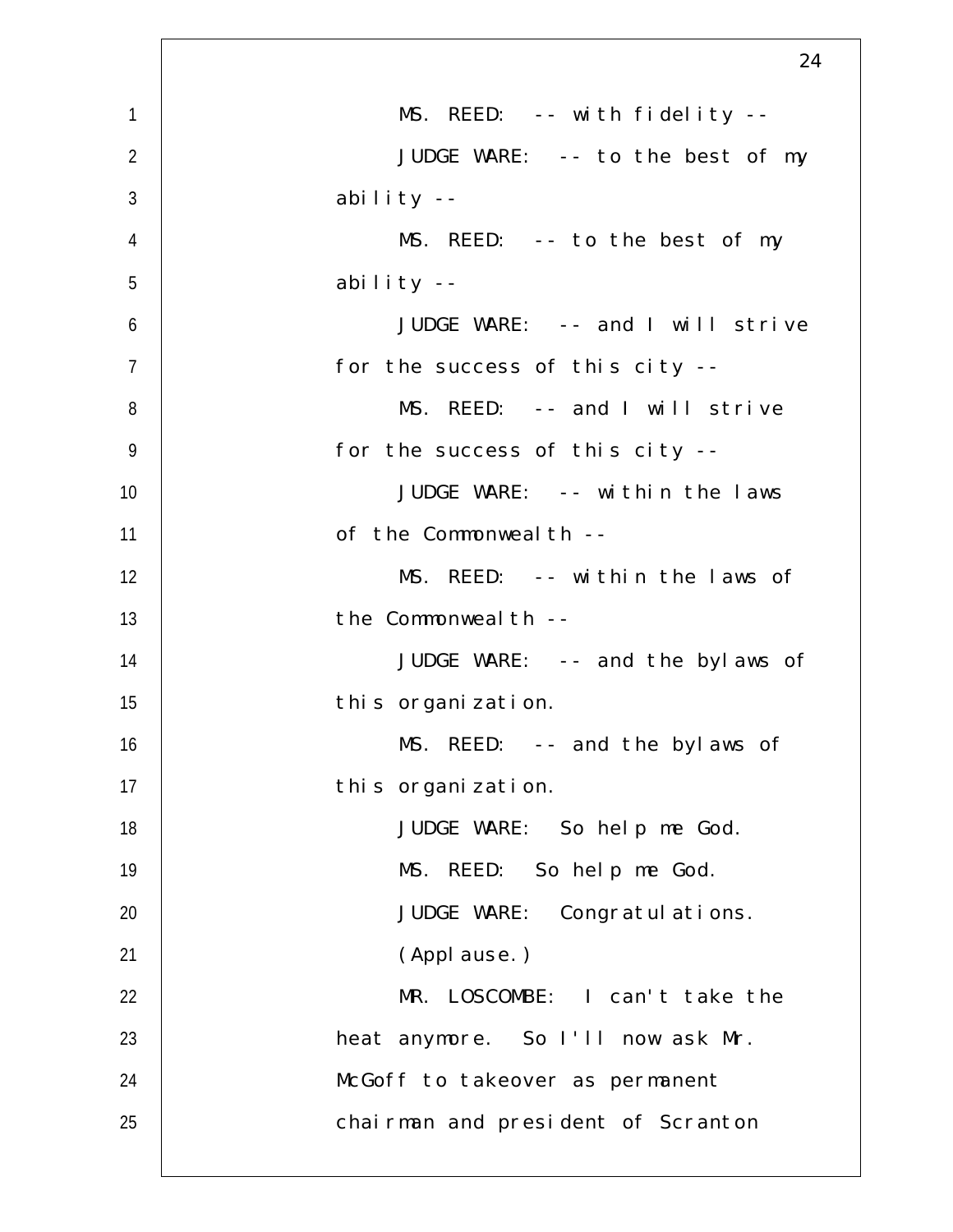|                | 25                                     |
|----------------|----------------------------------------|
| $\mathbf{1}$   | City Council.                          |
| $\overline{2}$ | MR. MCGOFF: Thank you, Mr.             |
| $\mathfrak{Z}$ | Loscombe. We are now ready to          |
| $\overline{4}$ | consider the rules of procedure by     |
| 5              | which this council will be governed    |
| 6              | during the next two years. What is     |
| $\overline{7}$ | your pleasure?                         |
| 8              | MR. ROGAN: I move that the Rules       |
| $\overline{9}$ | of Council be adopted by Resolution    |
| 10             | No. 1, 2014, as required by the Home   |
| 11             | Rule Charter.                          |
| 12             | MR. LOSCOMBE: I second the             |
| 13             | motion.                                |
| 14             | MR. MCGOFF: Mrs. Reed, would you       |
| 15             | please read Resolution No. 1.          |
| 16             | MS. REED: Resolution No. 1,            |
| 17             | 2014, adopting the rules and order of  |
| 18             | business of the Scranton City Council, |
| 19             | Scranton, Pennsylvania.                |
| 20             | MR. MCGOFF: On the question? I         |
| 21             | would just like to make note that the  |
| 22             | rules of council, the only significant |
| 23             | change in the rules of council moving  |
| 24             | forward is the time of the meetings.   |
| 25             | Meetings will be held on Thursday      |
|                |                                        |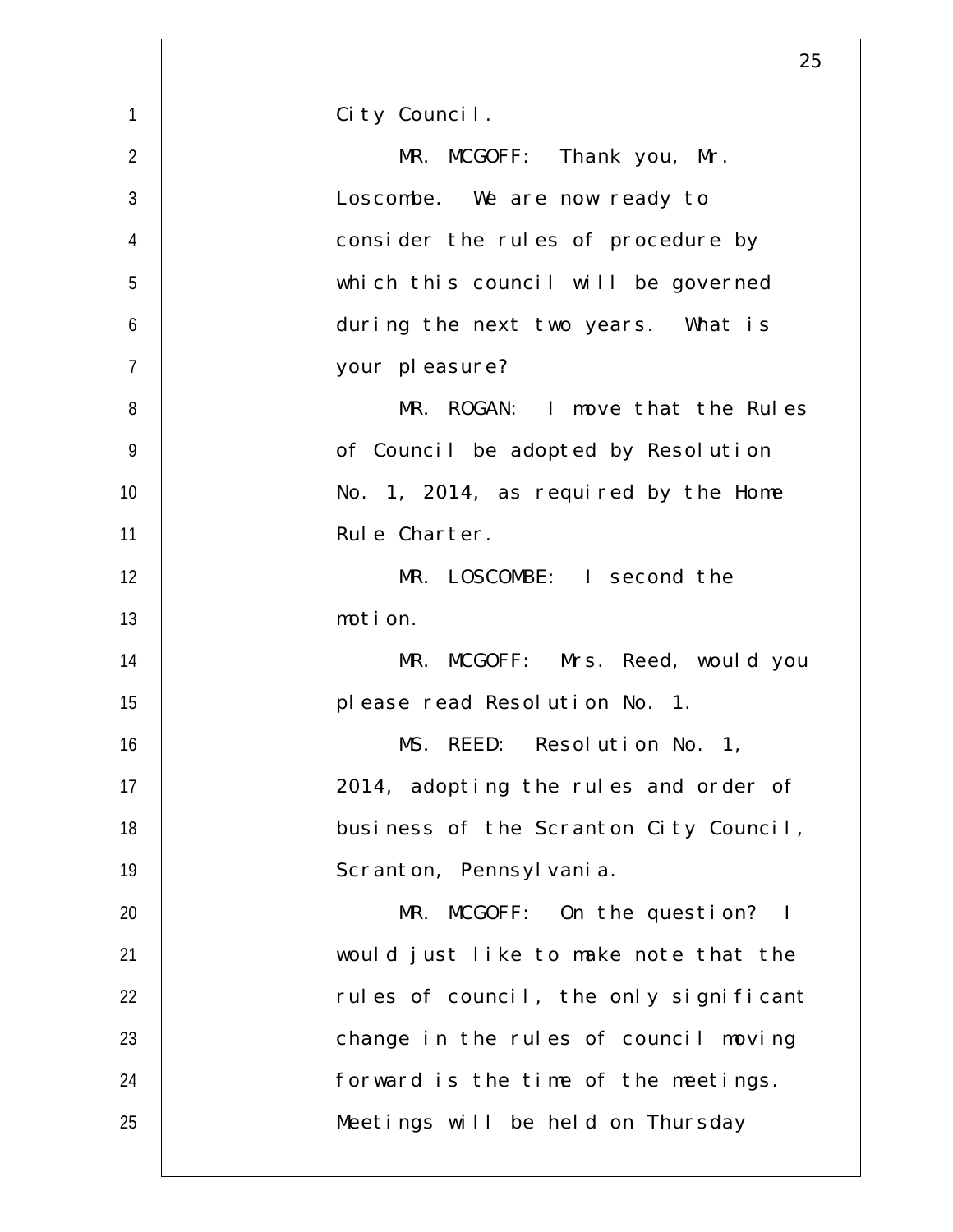|                | 26                                     |
|----------------|----------------------------------------|
| $\mathbf{1}$   | evening starting at 6:30 to be         |
| $\overline{2}$ | preceded by a council caucus at 6      |
| $\mathfrak{Z}$ | o'clock. All those in favor signify    |
| $\overline{4}$ | by saying aye.                         |
| 5              | MR. ROGAN: Aye.                        |
| 6              | MR. LOSCOMBE: Aye.                     |
| $\overline{7}$ | MR. MCGOFF: Aye.                       |
| 8              | MR. WECHSLER: Aye.                     |
| $\overline{9}$ | MR. GAUGHAN: Aye.                      |
| 10             | MR. MCGOFF: Opposed? The ayes          |
| 11             | have it and so moved.                  |
| 12             | The following will be the              |
| 13             | committee chairpersons for the next    |
| 14             | two years. Community Development, Pat  |
| 15             | Rogan; Public Works, Bill Gaughan;     |
| 16             | Public Safety, Jack Loscombe; Finance, |
| 17             | Joe Wechsler; Rules, Bob McGoff.       |
| 18             | Subcommittees, Pension                 |
| 19             | Review/Administration, Bob McGoff;     |
| 20             | Downtown Revitalization, Jack          |
| 21             | Loscombe; Boards/Commissions, Pat      |
| 22             | Rogan; Revenues and Taxes, Joe         |
| 23             | Wechsler; Intergovernmental Relations, |
| 24             | Bill Gaughan.                          |
| 25             | I will now ask or call on each         |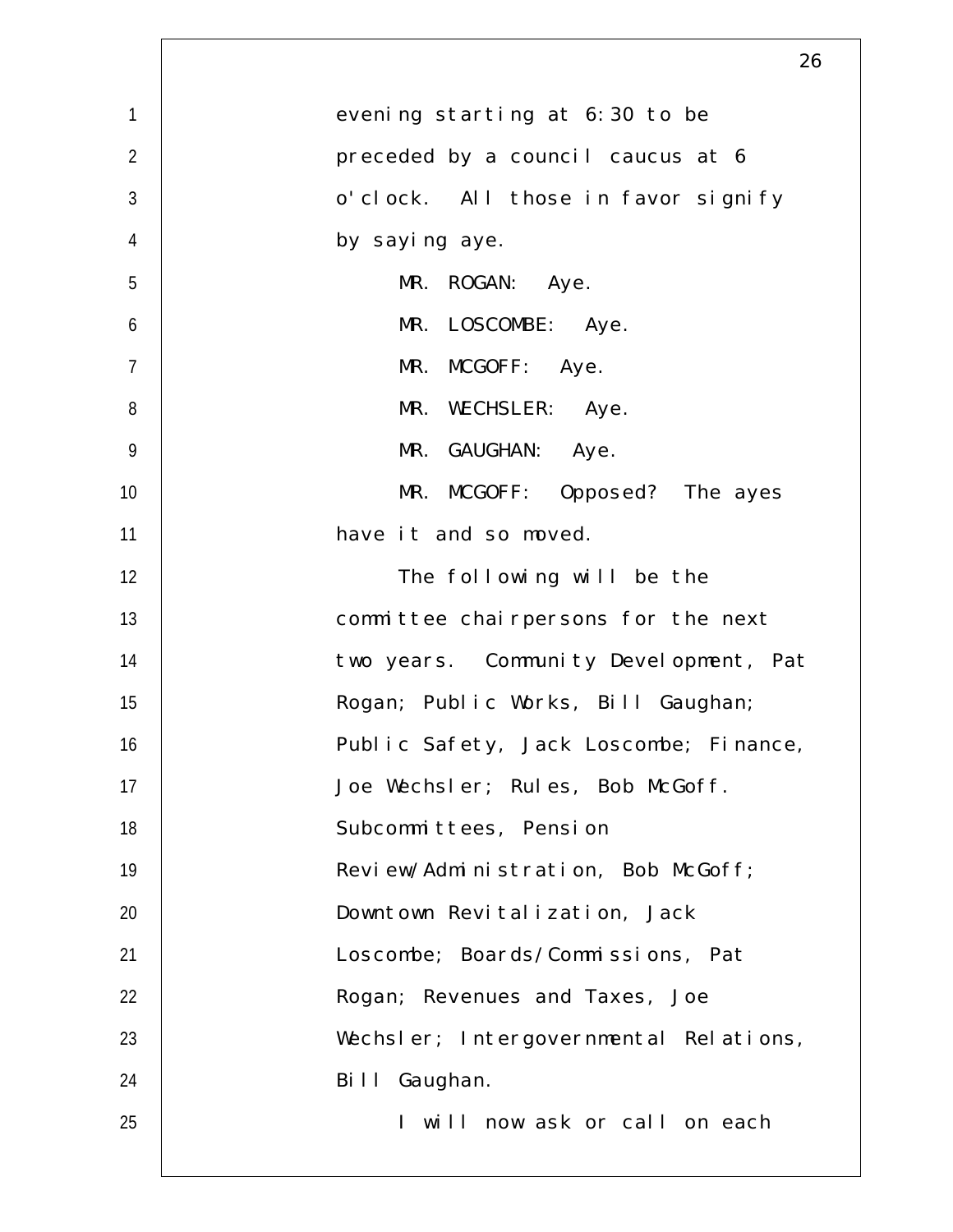|                | 27                                     |
|----------------|----------------------------------------|
| $\mathbf{1}$   | member for a few brief remarks.        |
| $\overline{2}$ | Mr. Wechsler.                          |
| $\mathfrak{Z}$ | MR. WECHSLER: Thank you, Mr.           |
| $\overline{4}$ | McGoff. I'd like to thank everyone     |
| 5              | today for coming and supporting this   |
| 6              | council as we begin our journey in     |
| $\overline{7}$ | revitalizing the City of Scranton,     |
| 8              | Pennsylvania. I want to thank my       |
| $\overline{9}$ | wife, Kathy; my son, Drew, and my      |
| 10             | daughter, Amy. I wish my parents were  |
| 11             | here today. And also want to make      |
| 12             | sure that we know that this council is |
| 13             | committed to working with all the      |
| 14             | residents, all the residents -- I will |
| 15             | now turn my mike on the next thing.    |
| 16             | All the residents of the city, all the |
| 17             | interested parties and especially      |
| 18             | working very closely with Mayor Bill   |
| 19             | Courtright and moving this city        |
| 20             | forward and I thank you for this       |
| 21             | opportunity.                           |
| 22             | (Applause.)                            |
| 23             | MR. MCGOFF: Mr. Rogan.                 |
| 24             | MR. ROGAN: Yes. I would like to        |
| 25             | take a moment to once again thank      |
|                |                                        |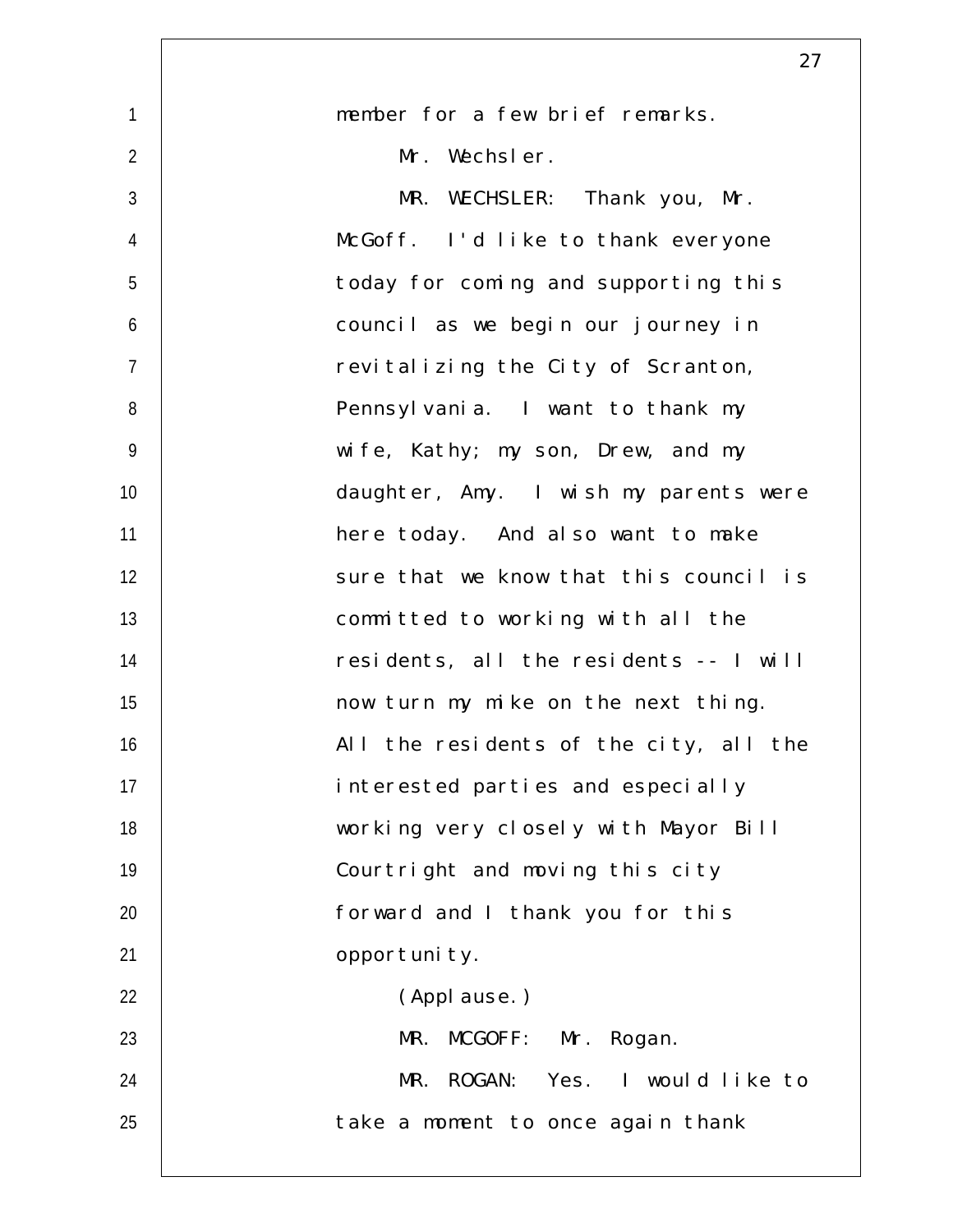| $\mathbf{1}$   | outgoing council members, Janet Evans  |
|----------------|----------------------------------------|
| $\overline{2}$ | and Frank Joyce for their service. It  |
| $\mathfrak{Z}$ | was a pleasure to serve with me on     |
| $\overline{4}$ | City Council. I would also like to     |
| 5              | welcome our two new members of City    |
| 6              | Council, Mr. Wechsler and Mr. Gaughan. |
| $\overline{7}$ | I look forward to working with you     |
| 8              | along with Mr. Loscombe and Mr. McGoff |
| 9              | over the next two years to help better |
| 10             | our city.                              |
| 11             | Today is a great day for the City      |
| 12             | of Scranton. With the new mayor and    |
| 13             | new leadership on City Council the     |
| 14             | time is now to finally have            |
| 15             | cooperation between the two branches   |
| 16             | of city government to help get the     |
| 17             | city moving in the right direction. I  |
| 18             | am humble that the voters of Scranton  |
| 19             | gave me their stamp of approval for    |
| 20             | second term on City Council. I am      |
| 21             | truly honored and I would like to      |
| 22             | thank each and everyone of the 10, 333 |
| 23             | voters that made me the top vote       |
| 24             | getter in the City of Scranton. I      |
| 25             | would also like to thank my family for |
|                |                                        |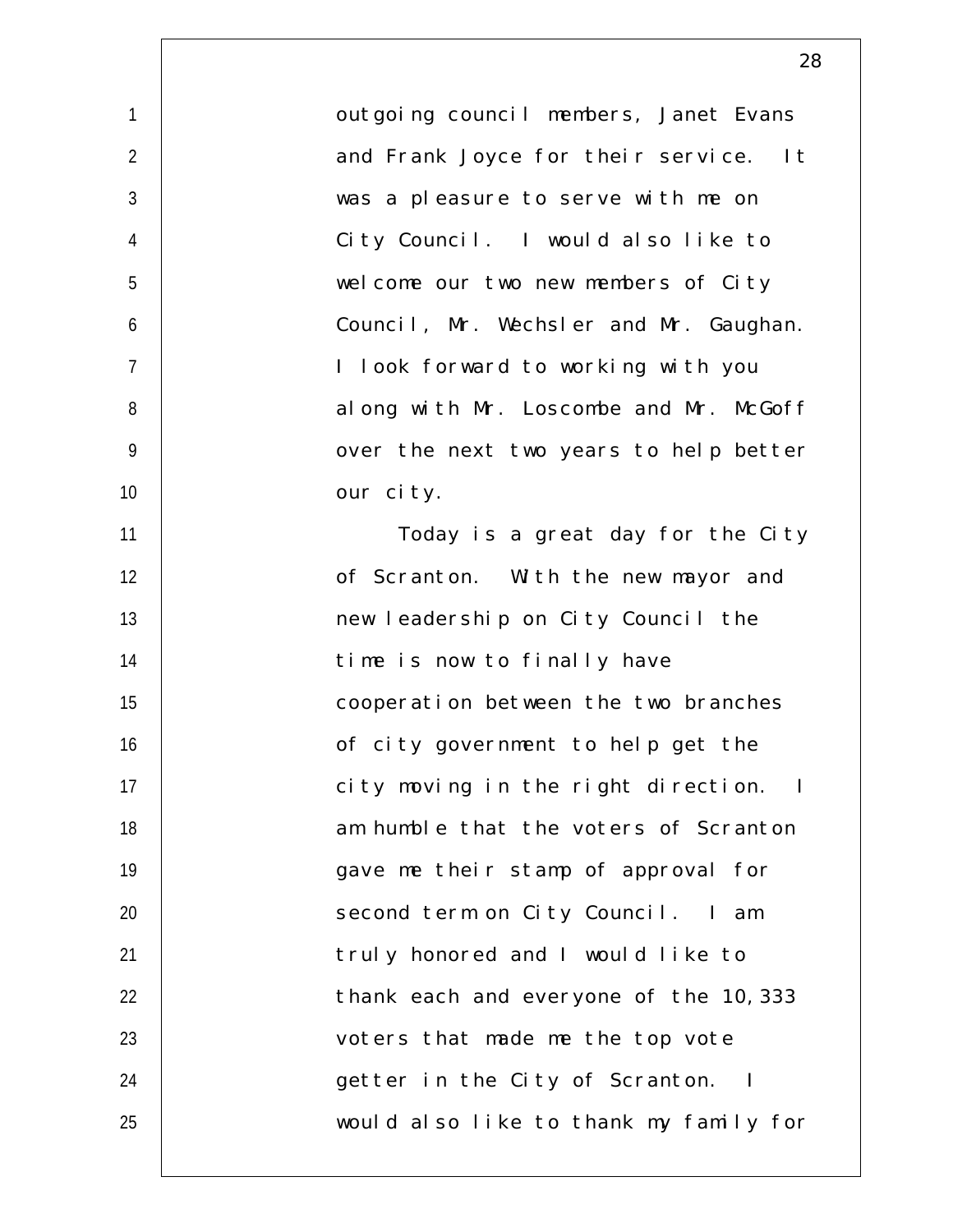1  $\mathfrak{D}$ 3 4 5 6 7 8 9 10 11 12 13 14 15 16 17 18 19 20 21 22 23 24 25 supporting me in this endeavor. I would especially like to thank my mom, Debbie; my dad, John; my brother, Josh who couldn't be here today because he's attending school at Pittsburgh University and my girlfriend, Amanda, who put up with the entire campaign, for their support throughout this entire last year. It's no secret that we face many challenges over the next four years. But as Ronald Reagan once said, we in government should learn to look at out country with the eyes of the entrepreneur seeing possibilities where others only see problems. The opportunities for a city with safe neighborhoods, the hardest working people in America and strong family values are endless. Although it will certainly take hard work and time to realize all the potential our great city has, I look forward to working with Mayor Courtright and my colleagues on City Council to turn these possibilities into a reality.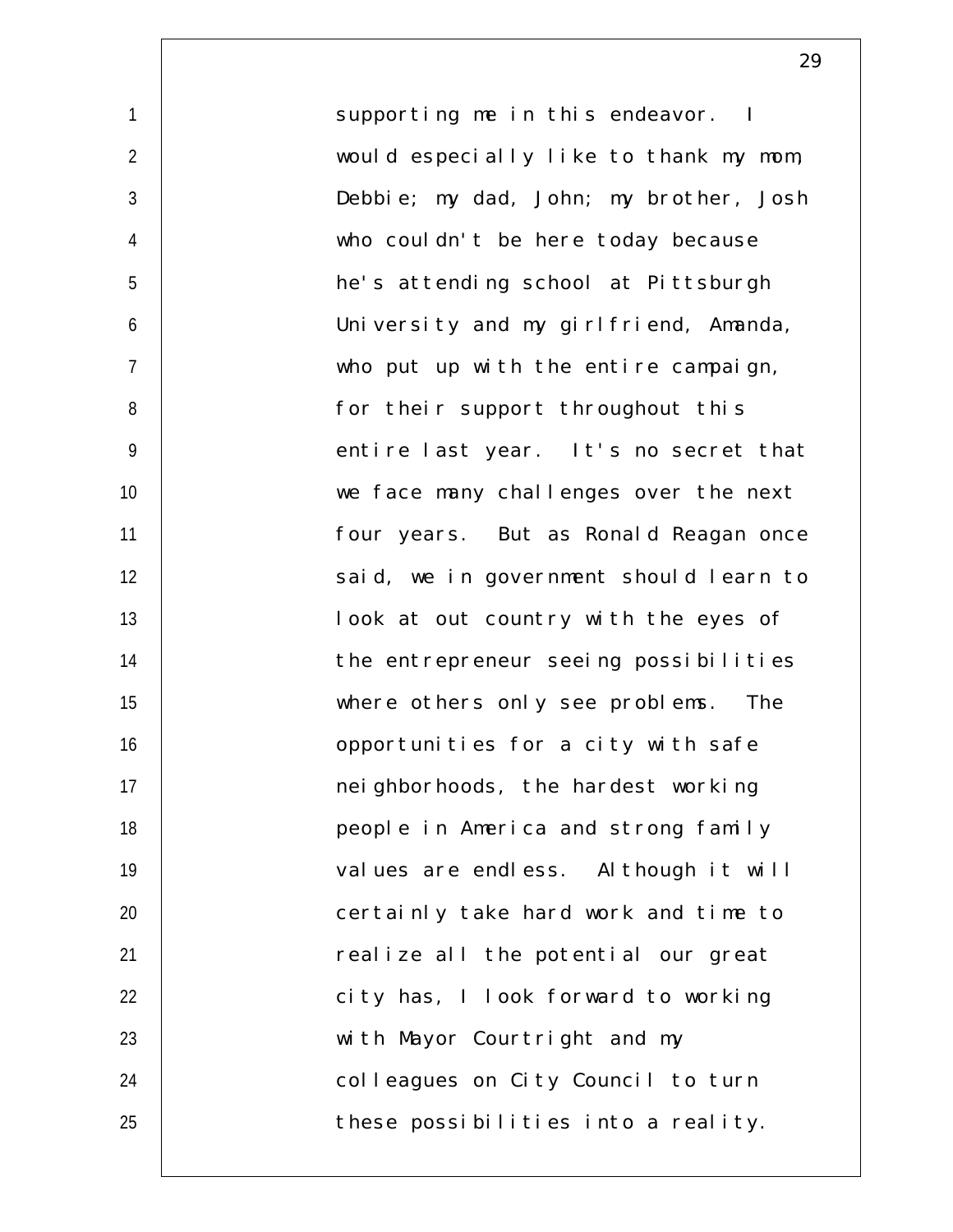|                | 30                                     |
|----------------|----------------------------------------|
| $\mathbf{1}$   | Once again, thank you for the          |
| $\overline{2}$ | opportunity to serve this great city.  |
| $\mathfrak{Z}$ | (Applause.)                            |
| $\overline{4}$ | MR.<br>MCGOFF: Mr. Loscombe.           |
| 5              | MR. LOSCOMBE: Yes, thank you.          |
| 6              | I, too, would like to thank Mr. Joyce  |
| $\overline{7}$ | and Mrs. Evans for their service to    |
| 8              | the city. I'm looking forward to       |
| $\overline{9}$ | working with our new council members,  |
| 10             | Mr. Gaughan and Mr. Wechsler and,      |
| 11             | again, with Mr. McGoff and Mr. Rogan.  |
| 12             | And not repeat what Mr. Rogan stated   |
| 13             | but we do have a daunting task ahead   |
| 14             | of us and I think we're all up to the  |
| 15             | task. We've all been residents of the  |
| 16             | city for many years. We come from      |
| 17             | different age levels across the board  |
| 18             | here. So we have a good cross section  |
| 19             | from the youngest, Mr. McGoff to --    |
| 20             | MR. MCGOFF: The youngest?              |
| 21             | MR. LOSCOMBE: But I'm looking          |
| 22             | forward to, you know, things coming up |
| 23             | this year. There will be a lot of      |
| 24             | hard decisions. First of all, I want   |
| 25             | to congratulate the family and friends |
|                |                                        |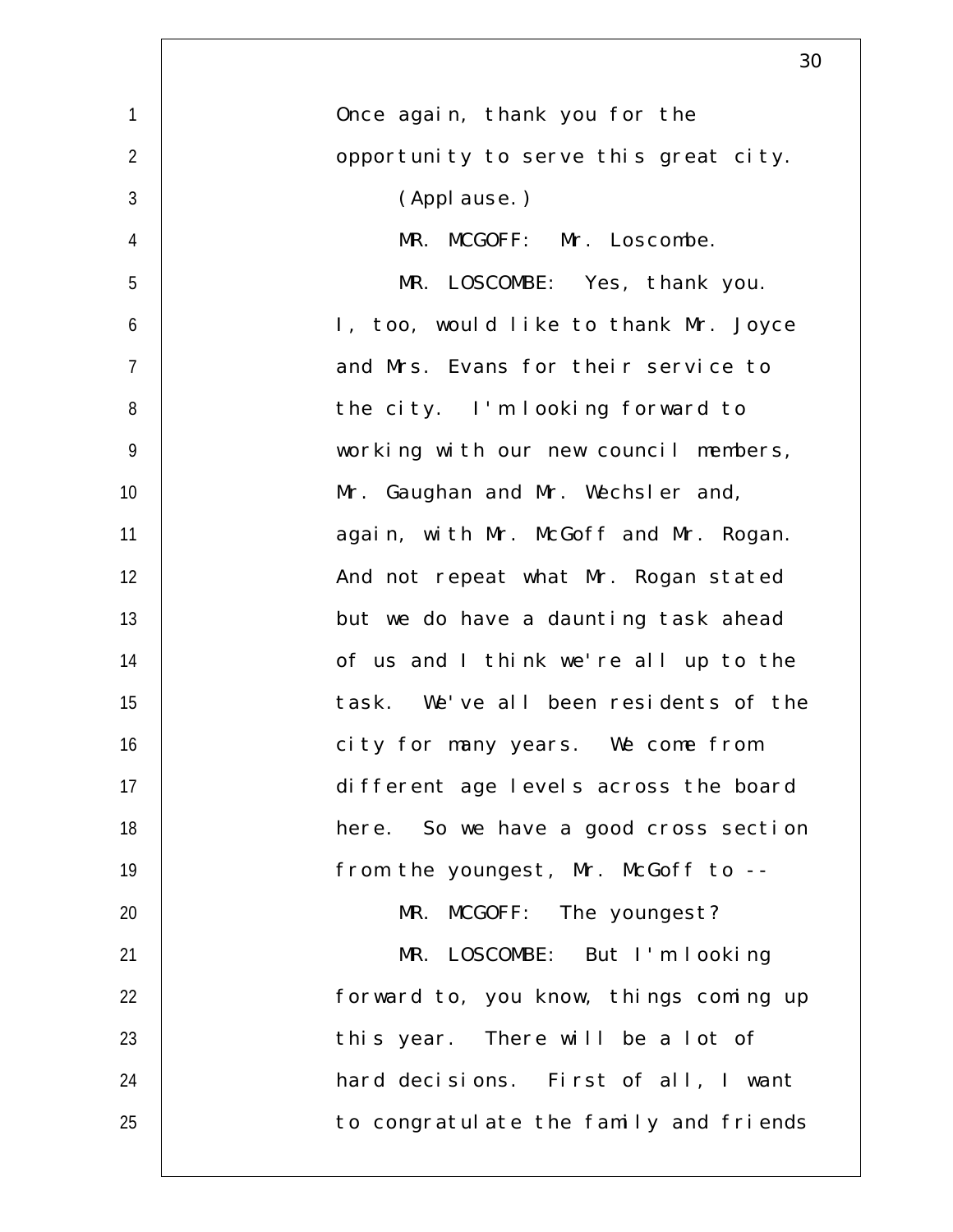| $\mathbf{1}$   | who have come here this afternoon for  |
|----------------|----------------------------------------|
| $\overline{2}$ | our new members and also our elected   |
| $\sqrt{3}$     | officials. I believe I see some        |
| $\overline{4}$ | former council members in the seats,   |
| 5              | too. It's a little different on the    |
| 6              | other there. For those family members  |
| $\overline{7}$ | that are here now, you're the support  |
| 8              | system for these gentlemen. They're    |
| 9              | going to be coming home some nights    |
| 10             | tearing their hair out. You're going   |
| 11             | to be going to dinners, you're going   |
| 12             | to be going to the stores, grocery     |
| 13             | stores and people are going to come up |
| 14             | to you asking questions, asking for    |
| 15             | help and asking for different things.  |
| 16             | That's why we're here, to serve the    |
| 17             | public. That's where we hear a lot of  |
| 18             | our ideas and what concerns the public |
| 19             | has by being out there amongst the     |
| 20             | public and along with the members of   |
| 21             | the city that come here and speak on a |
| 22             | weekly basis and pass their ideas off, |
| 23             | their concerns, you know, it's going   |
| 24             | to be a task. It's a part-time job     |
| 25             | but it is a full-time job. You don't   |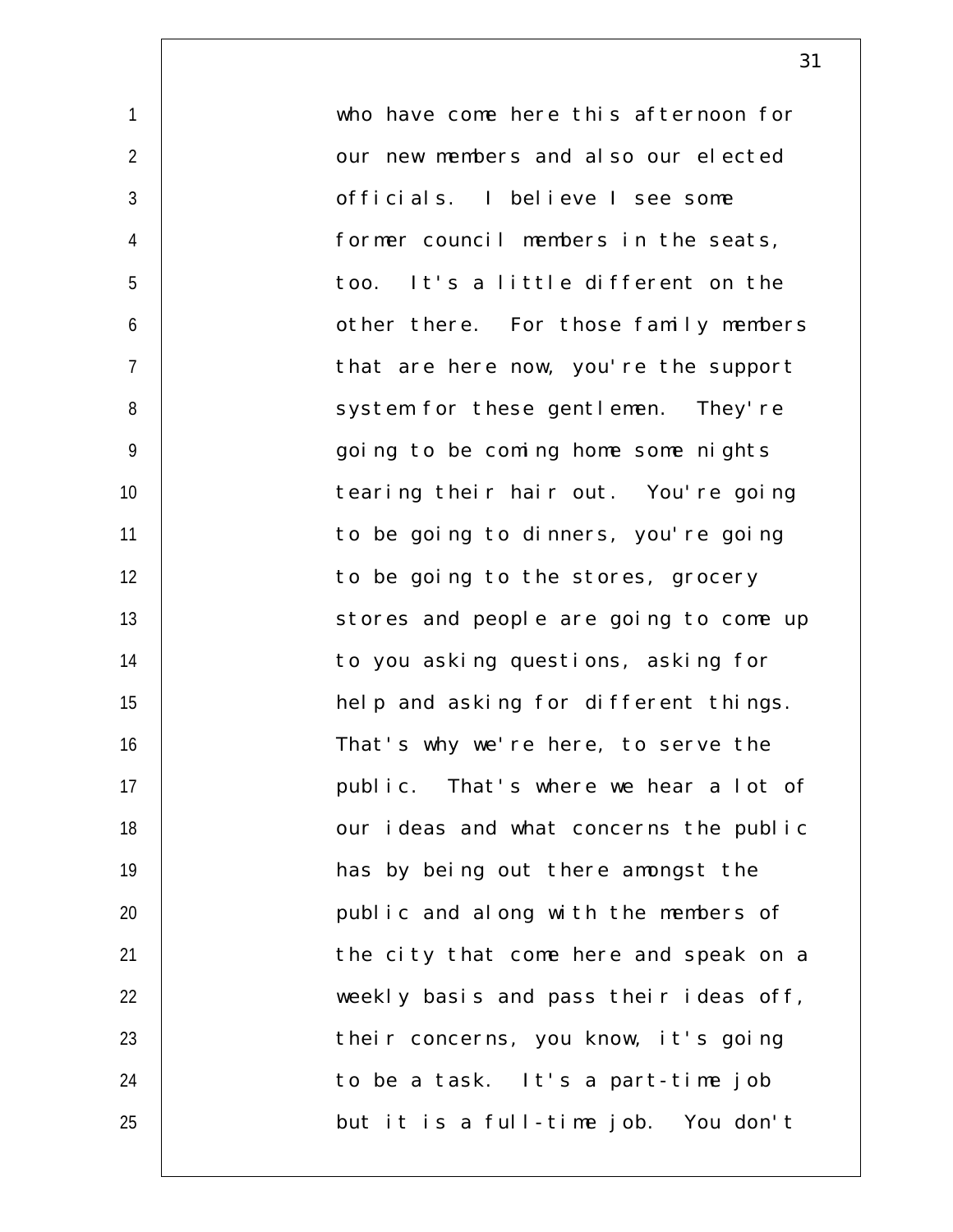1  $\mathfrak{D}$ 3 4 5 6 7 8 9 10 11 12 13 14 15 16 17 18 19 20 21 22 23 24 25 really have any rest. And, again, from my colleagues who have been here and they realize this and we're in it for the long term, we're in it for the right reasons. We are here to help get this city back on its feet. And although we may disagree on different decisions, at the end of the day we're all working for what we believe is the right thing and the right reasons. So, you know, we've had rocky roads here through the years but we've all managed to come together when it was really necessary. But I am looking forward. Again, to those family members, you know, be there -- be there for these guys because they're going to bounce things off you for your advice also and they're going to need your compassion when they're feeling down about decisions. So it's not all a bed of roses here. We do have tough decisions sometimes to make and we do anguish over them. But all in all I think we have a great team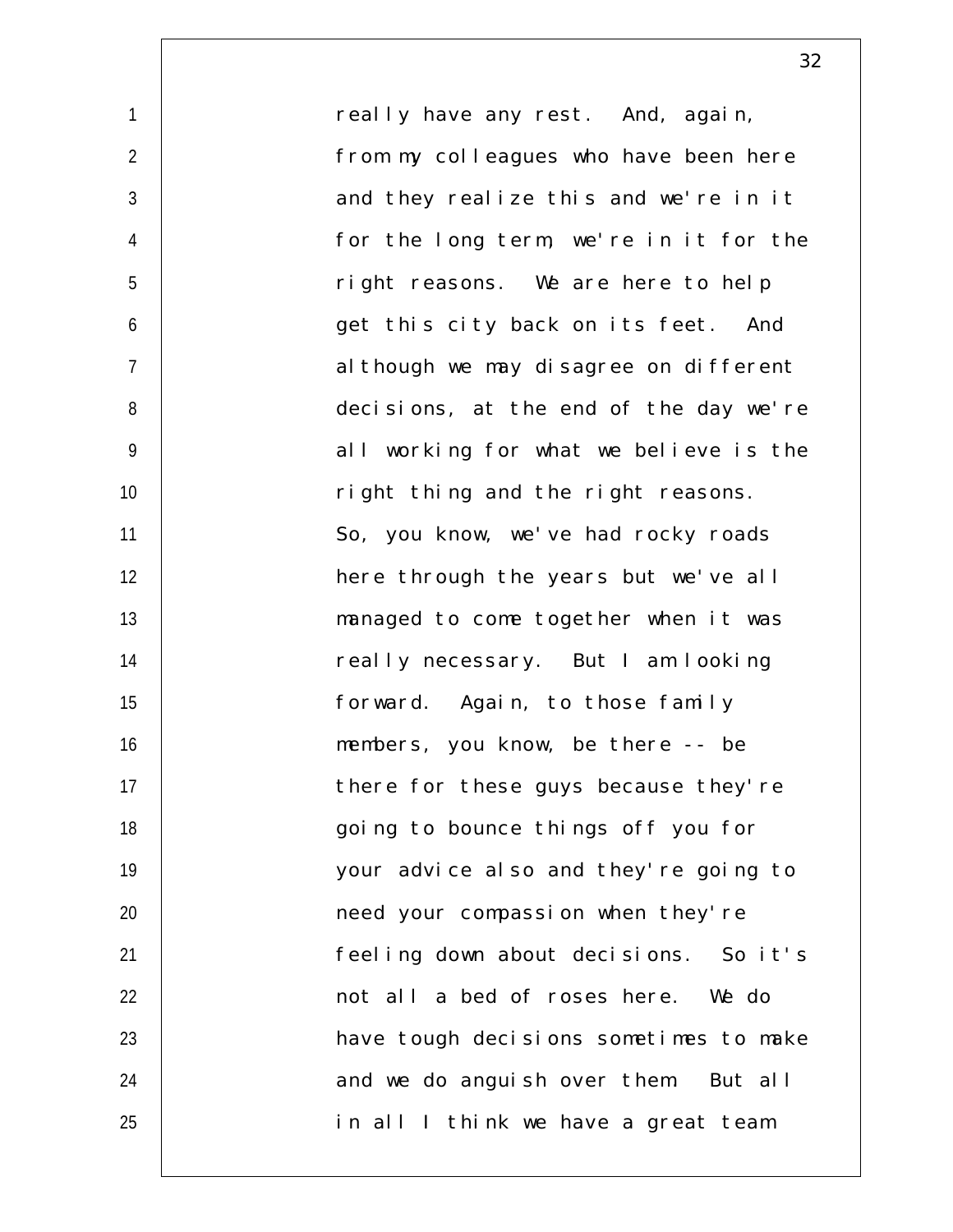| 1              | here. I'm looking forward to working   |
|----------------|----------------------------------------|
| $\overline{2}$ | with them and I congratulate them all  |
| $\mathfrak{Z}$ | and I congratulate everyone who came   |
| $\overline{4}$ | here today and, again, continue        |
| 5              | providing your support. Thank you      |
| 6              | very much.                             |
| $\overline{7}$ | (Applause.)                            |
| 8              | MR. MCGOFF: Mr. Gaughan.               |
| $\overline{9}$ | MR. GAUGHAN: Yes. I'd like to          |
| 10             | first thank Judge Munley for swearing  |
| 11             | me in today. It's an honor for you to  |
| 12             | be here and I really appreciate it. I  |
| 13             | would like to congratulate my fellow   |
| 14             | colleagues, Pat Rogan and Joe Wechsler |
| 15             | on running outstanding campaigns. I    |
| 16             | look forward to working with them      |
| 17             | along with current council members,    |
| 18             | Bob McGoff and Jack Loscombe. I'd      |
| 19             | like to congratulate Lori Reed on her  |
| 20             | appointment as our new city clerk.     |
| 21             | I'm confident that she will do an      |
| 22             | outstanding job as well as Amil Minora |
| 23             | and congratulate him on his            |
| 24             | appointment as our council solicitor.  |
| 25             | I would like to extend my              |
|                |                                        |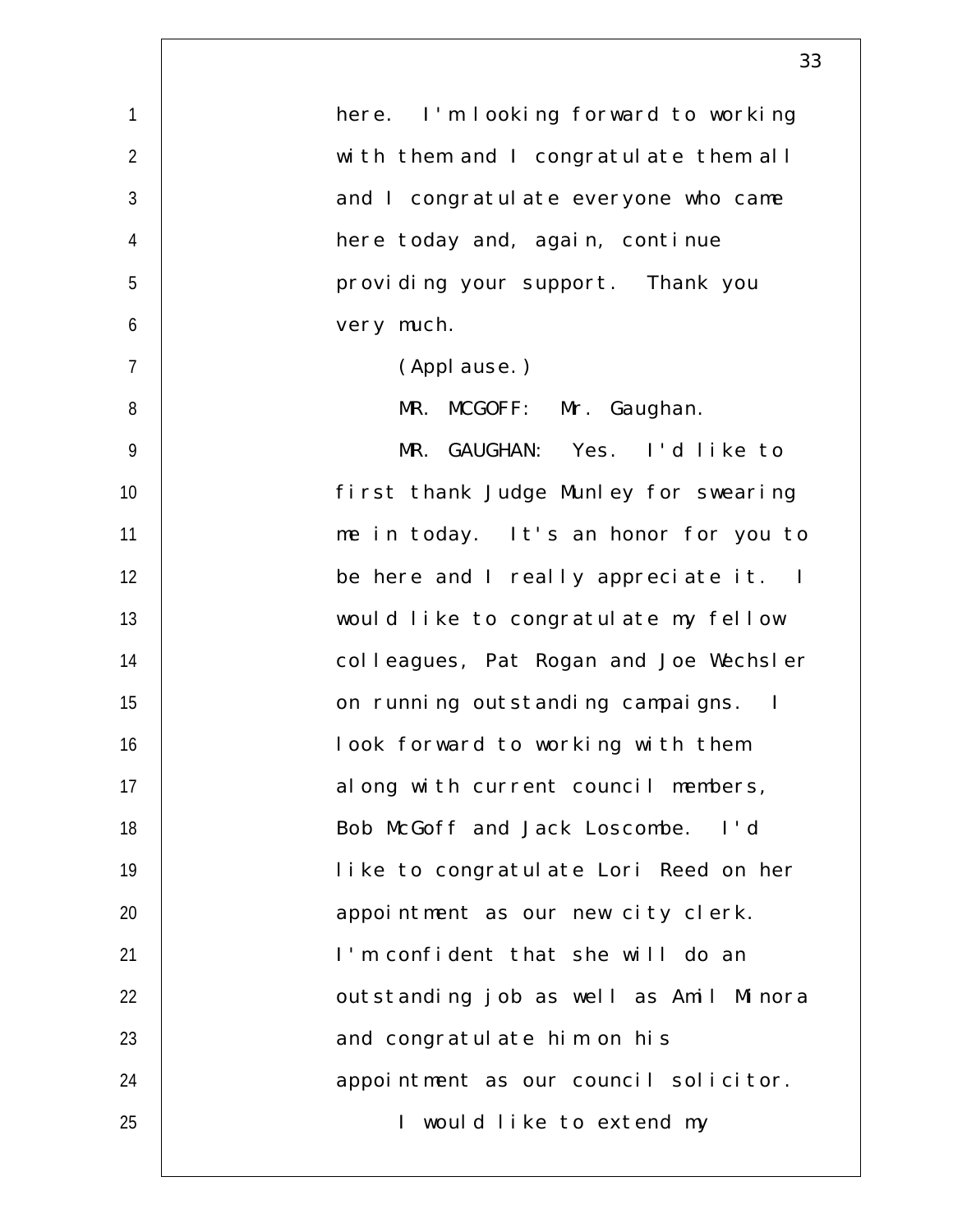| $\mathbf{1}$   | congratulations to our new mayor, Bill |
|----------------|----------------------------------------|
| $\overline{2}$ | Courtright. I wish him the best of     |
| $\sqrt{3}$     | luck and I look forward to working     |
| $\overline{4}$ | with him. I'd also like to wish our    |
| 5              | outgoing mayor, Chris Doherty, the     |
| 6              | best of luck in his future endeavors.  |
| $\overline{7}$ | I thank him for his service to our     |
| $\, 8$         | city for the past 12 years.            |
| 9              | I'm absolutely honored to be           |
| 10             | sitting here today as councilman of    |
| 11             | the City of Scranton. I did not take   |
| 12             | the journey here today alone. I have   |
| 13             | so many people to thank for all their  |
| 14             | help and support throughout my         |
| 15             | campaign. My fiancée, Kelly, who is    |
| 16             | here today in the audience has been    |
| 17             | with me since day one when I decided   |
| 18             | that I was going to run for City       |
| 19             | Council. There is no way I could have  |
| 20             | done this without her love and         |
| 21             | support. We're getting married in      |
| 22             | September and I'm positive everything  |
| 23             | with the wedding will go smoothly or I |
| 24             | am certain and I've been threatened    |
| 25             | that I'll have her as a opponent in    |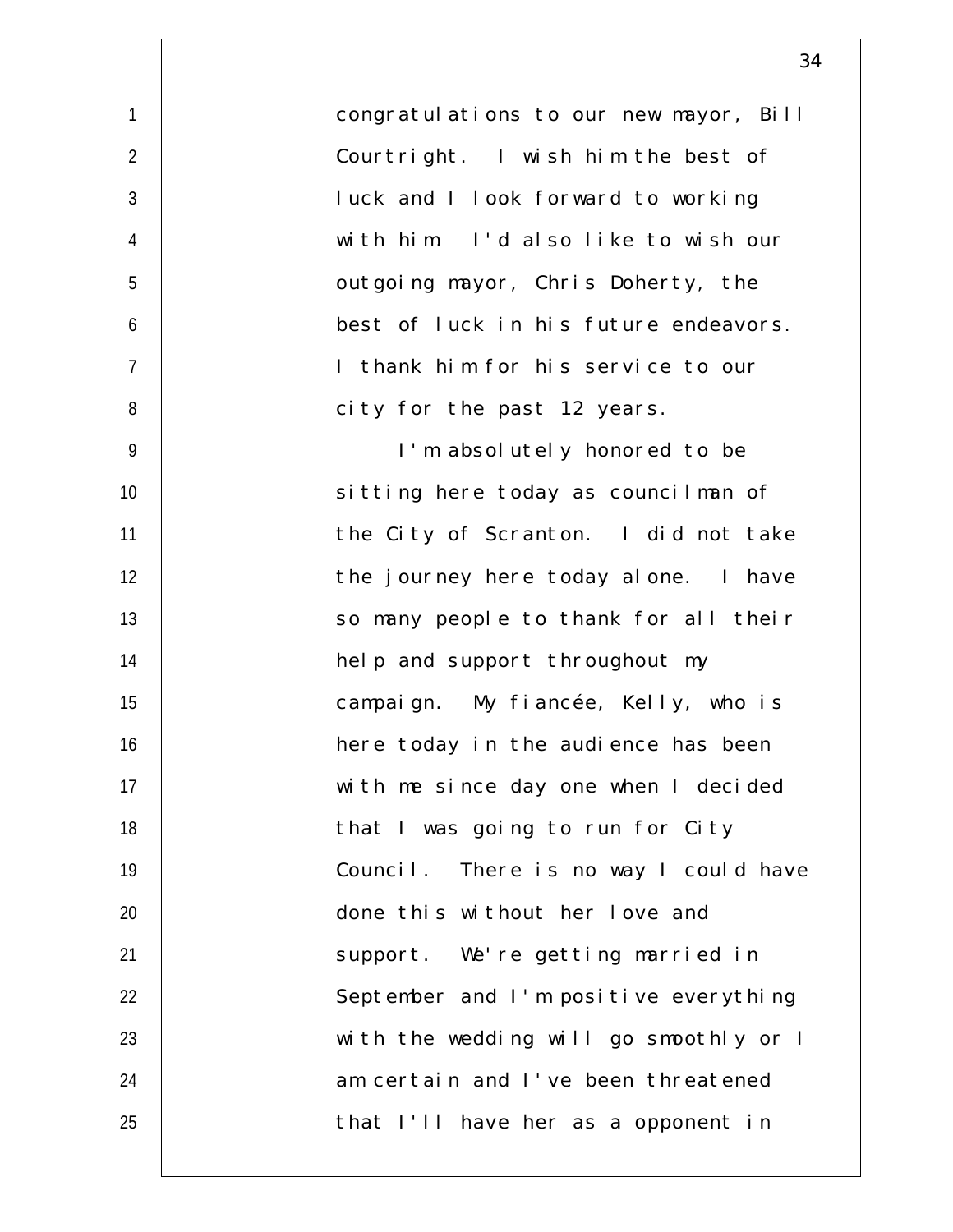four years. But I love her dearly and I thank her for everything. I thank my parents, Marie and Jack, who encourage me every step of the way. They've taught me so much and given me every opportunity to be successful. I know they are proud of me but I'm also proud of them for being great parents. I thank my brothers, Eddie and Jackie; my sisters, Katie and Kelly, for their hard work and dedication. They did whatever I asked them and I won't forget that. I have the best aunts and uncles in the City of Scranton that anybody could ever ask for. Everyone of them pushed so hard for me throughout the city every single day of the campaign. My uncles, Jerry, John and Billy Trently were there for me every time I needed them. I have so many cousins that I wasn't really worried if the election was close as long as they all voted and they did so I thank them for all of their help. My future father and mother-in-law,

1

 $\mathfrak{D}$ 

3

4

5

6

7

8

9

10

11

12

13

14

15

16

17

18

19

20

21

22

23

24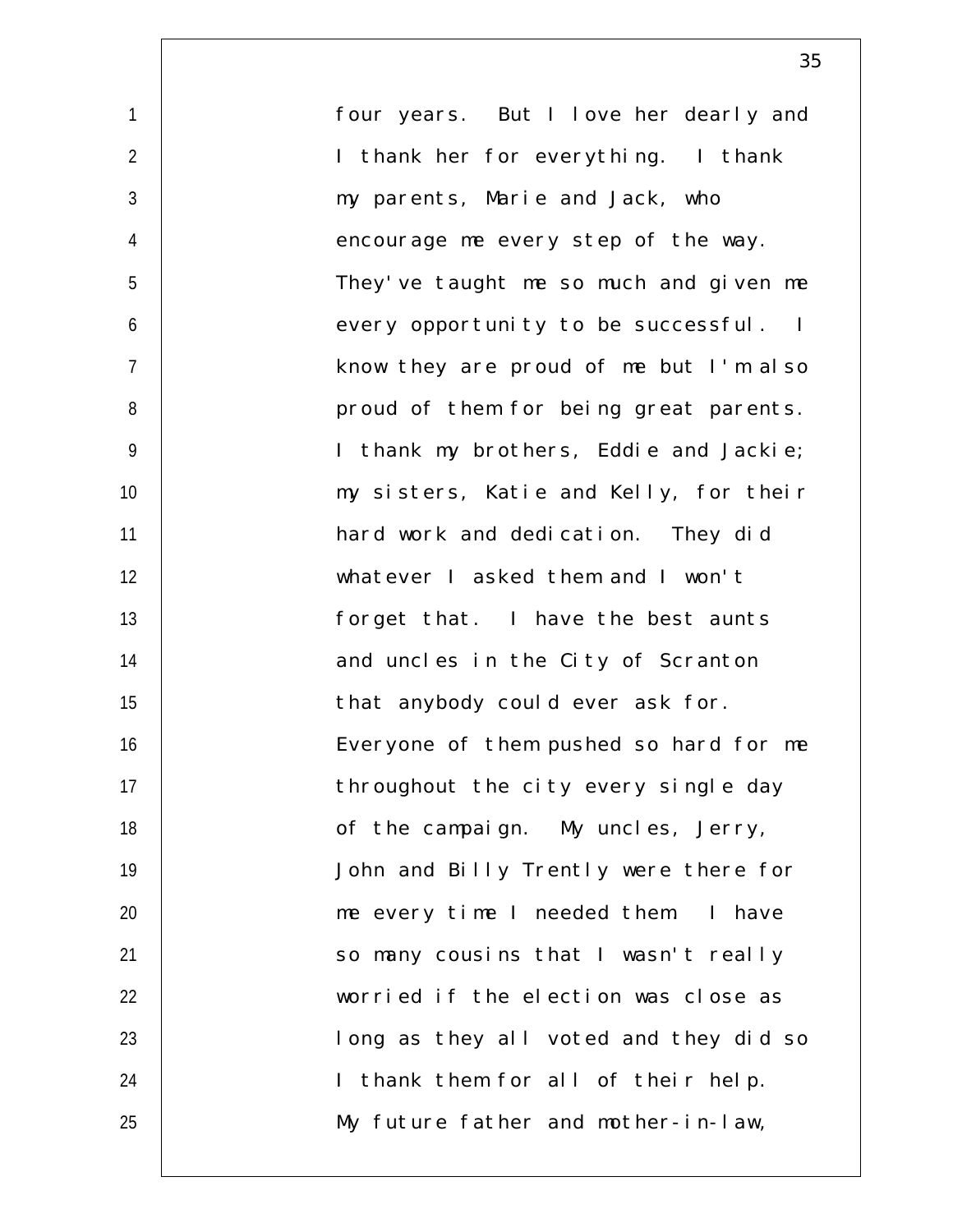1  $\mathfrak{D}$ 3 4 5 6 7 8 9 10 11 12 13 14 15 16 17 18 19 20 21 22 23 24 25 Jim and Lori Wright, supported me and went out of their way to help me. I thank them for everything they have done. Kelly's Grandma, Mary McLane, I think her fingers are still swollen from calling all of her friends and she did more so than once so I thank her very much for her hard work. And last but not least I thank my grandmother, Helen Trently, who as Judge Munley pointed out couldn't be here today. My grandma has been involved in Democratic politics in the City of Scranton her whole entire life. Her father which would be my great grandfather, Edward Nolan, ran for City Council in the 1940's and was a fierce advocate for residents in South Scranton who were losing their homes to mine subsidence. There was a long history in my family of standing up and fighting for what is right. My grandmother has instilled that fight in me and I sought my grandma's advise every step of the way. Her Irish wit,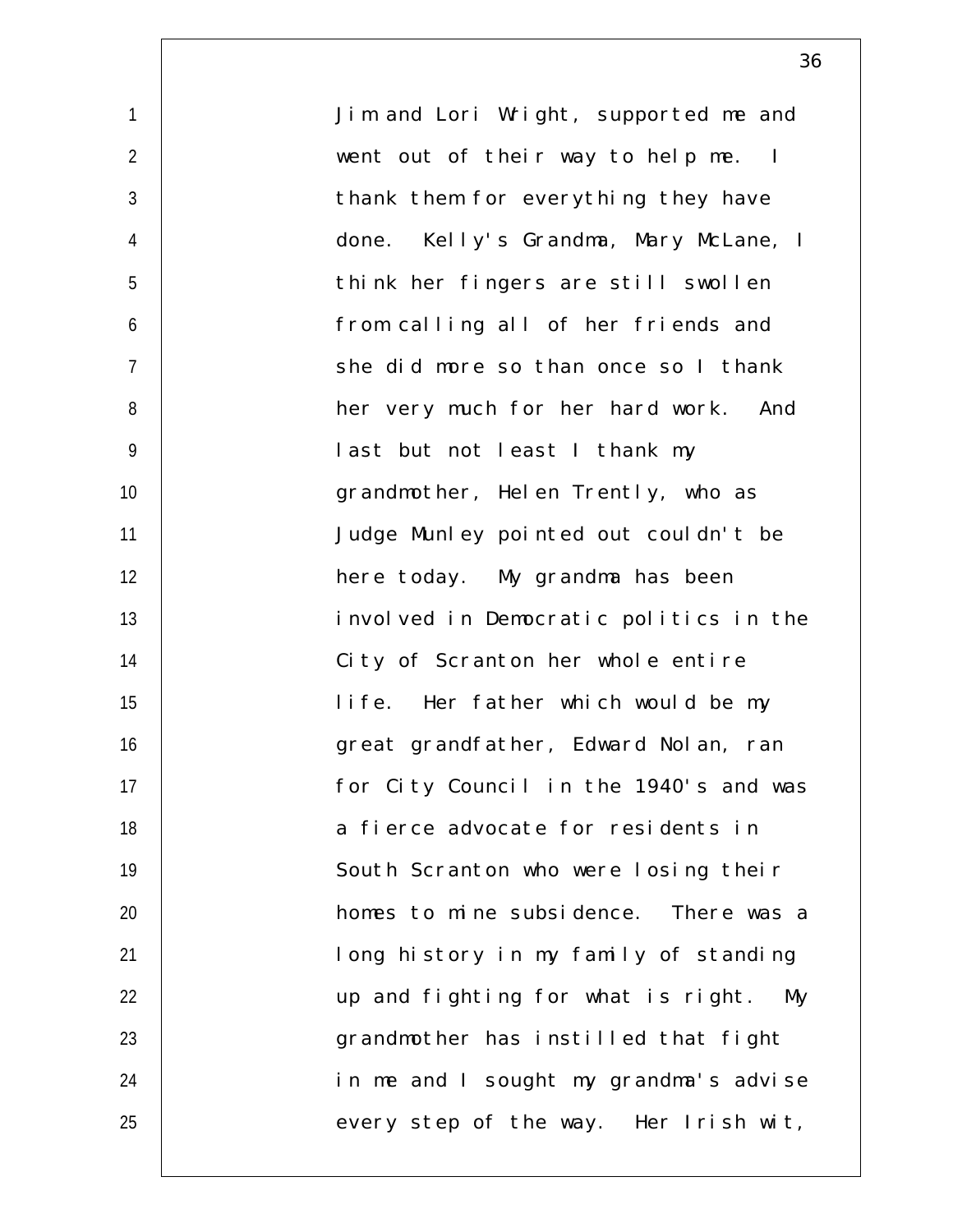1  $\mathfrak{D}$ 3 4 5 6 7 8 9 10 11 12 13 14 15 16 17 18 19 20 21 22 23 24 25 toughness and spirt inspires me every single day. I love her and thank her so much for everything she has done for me. In closing I'd like to thank all of you for your confidence in me to be your next City Councilman. I do not shrink from this great responsibility. I welcome it. I can promise one thing. I will be honest. Everyone will know where I stand on issues that come before us as a council. I will do my research and listen to each and every side of the debate. It takes courage to stand up and speak but it also takes courage to sit down and listen and that is what I'm committed to doing. William Arthur Ward one of America's finest writers said that the pessimist complains about the wind. The optimist expects it to change but the realist adjusts the sails. I'm confident that my colleagues on council along with our new mayor will begin to adjust the sails of the City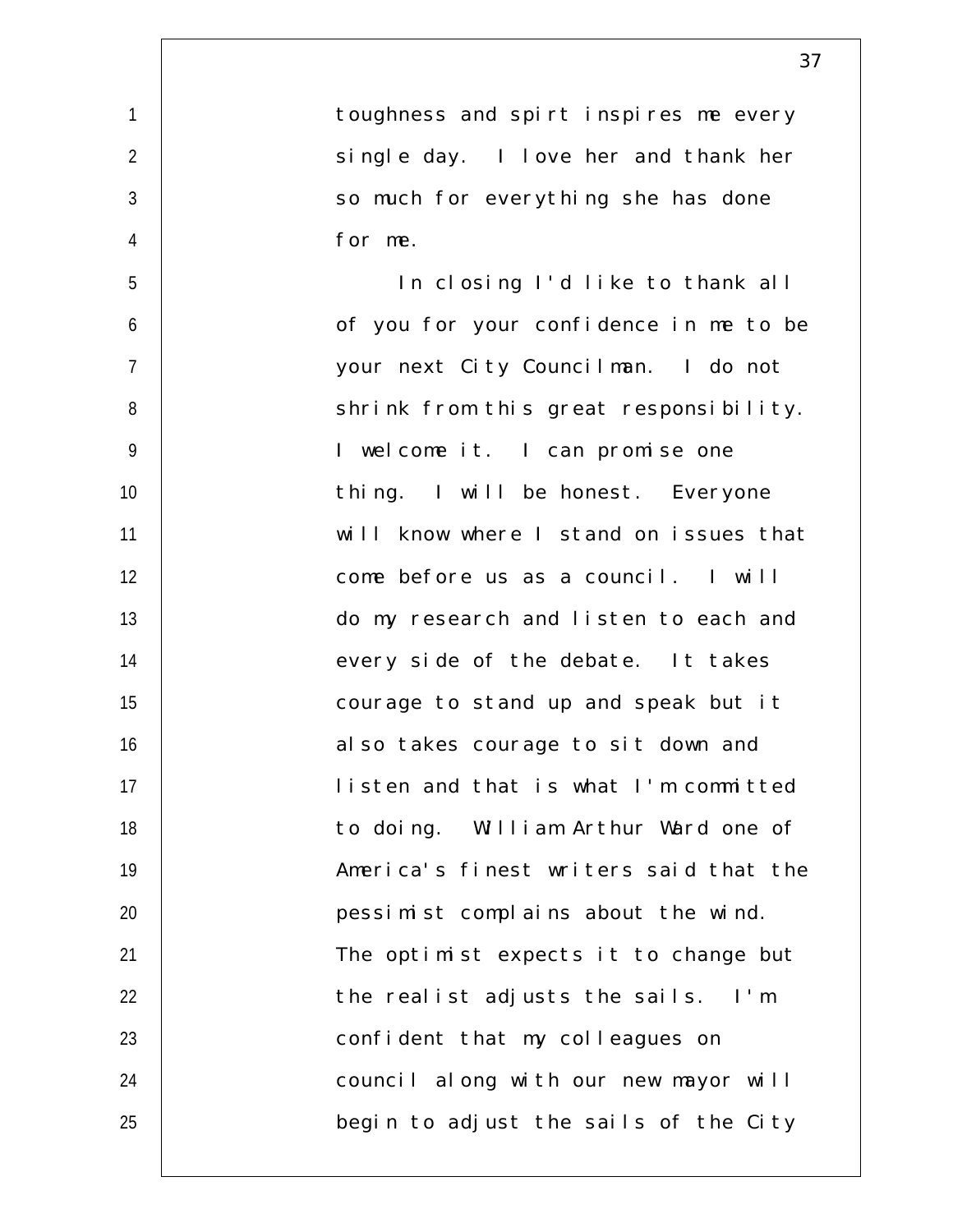| $\mathbf{1}$   | of Scranton. We cannot put the blame   |
|----------------|----------------------------------------|
| $\overline{2}$ | on the past but we must accept         |
| $\mathfrak{Z}$ | responsibility for the future of our   |
| $\overline{4}$ | city. Thank you all for coming out     |
| 5              | this morning and God bless Scranton.   |
| 6              | Thank you.                             |
| $\overline{7}$ | (Applause.)                            |
| 8              | MR. MCGOFF: I would like to            |
| 9              | thank my colleagues for electing me to |
| 10             | this post as President of Council.     |
| 11             | It's a great honor and in the seven    |
| 12             | years that I have been sitting here as |
| 13             | a member of council, I have a number   |
| 14             | of different experiences as a member   |
| 15             | of a majority/minority. And the lines  |
| 16             | of demarcation had been pretty well    |
| 17             | set in those seven years but as I look |
| 18             | forward to the next two years on       |
| 19             | council I think those lines have been  |
| 20             | erased. I think what we have before    |
| 21             | us is a council of five independent    |
| 22             | voices, five independent voices that   |
| 23             | begin to set a new dynamic for city    |
| 24             | government. I think we need to change  |
| 25             | the way things have been done in the   |
|                |                                        |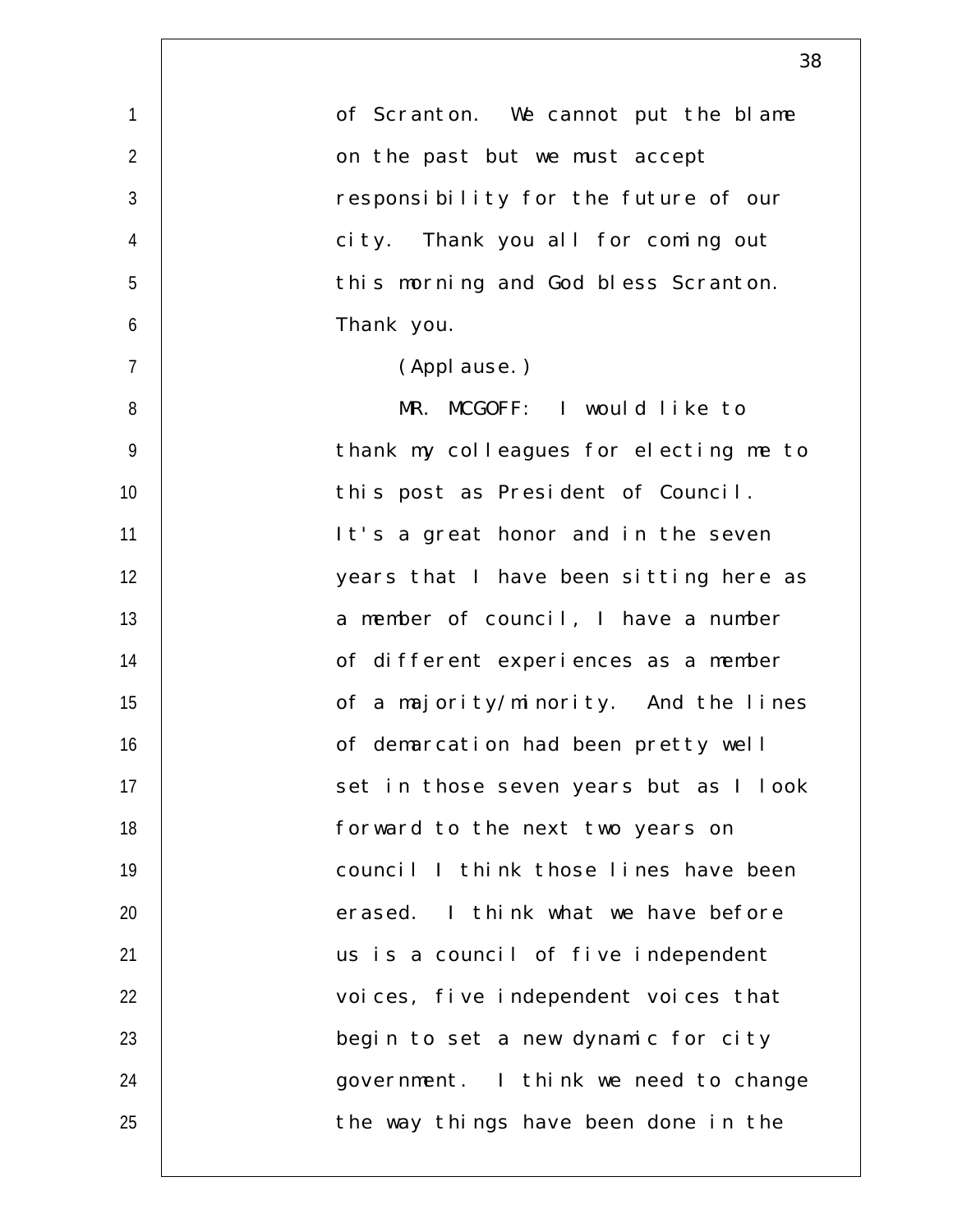| $\mathbf{1}$   | past. I think we need to look forward  |
|----------------|----------------------------------------|
| $\overline{2}$ | to working with the mayor and I do     |
| $\mathfrak{Z}$ | congratulate Mayor Courtright as we    |
| 4              | move forward. This new dynamic can be  |
| 5              | one that will make a better Scranton,  |
| 6              | one that will allow us to get out of   |
| $\overline{7}$ | the distressed status and one that     |
| 8              | will make for a better city. And I     |
| $\overline{9}$ | look forward to doing that in the next |
| 10             | two years with my colleagues here on   |
| 11             | council. And thank you.                |
| 12             | (Applause.)                            |
| 13             | MR. MCGOFF: I now ask Father           |
| 14             | Sica to come forward once again to     |
| 15             | offer the benediction.                 |
| 16             | REVEREND SICA: Let us pray.            |
| 17             | Gracious and loving God, you are kind  |
| 18             | and merciful. Be with us each and      |
| 19             | every day. We thank you for this       |
| 20             | beloved City of Scranton where all of  |
| 21             | us were raised, we have our roots, our |
| 22             | beginnings. We are proud of the men    |
| 23             | that you have chosen to be on this     |
| 24             | council. For Joseph and Pat and        |
| 25             | Robert, William and Jack as they are   |
|                |                                        |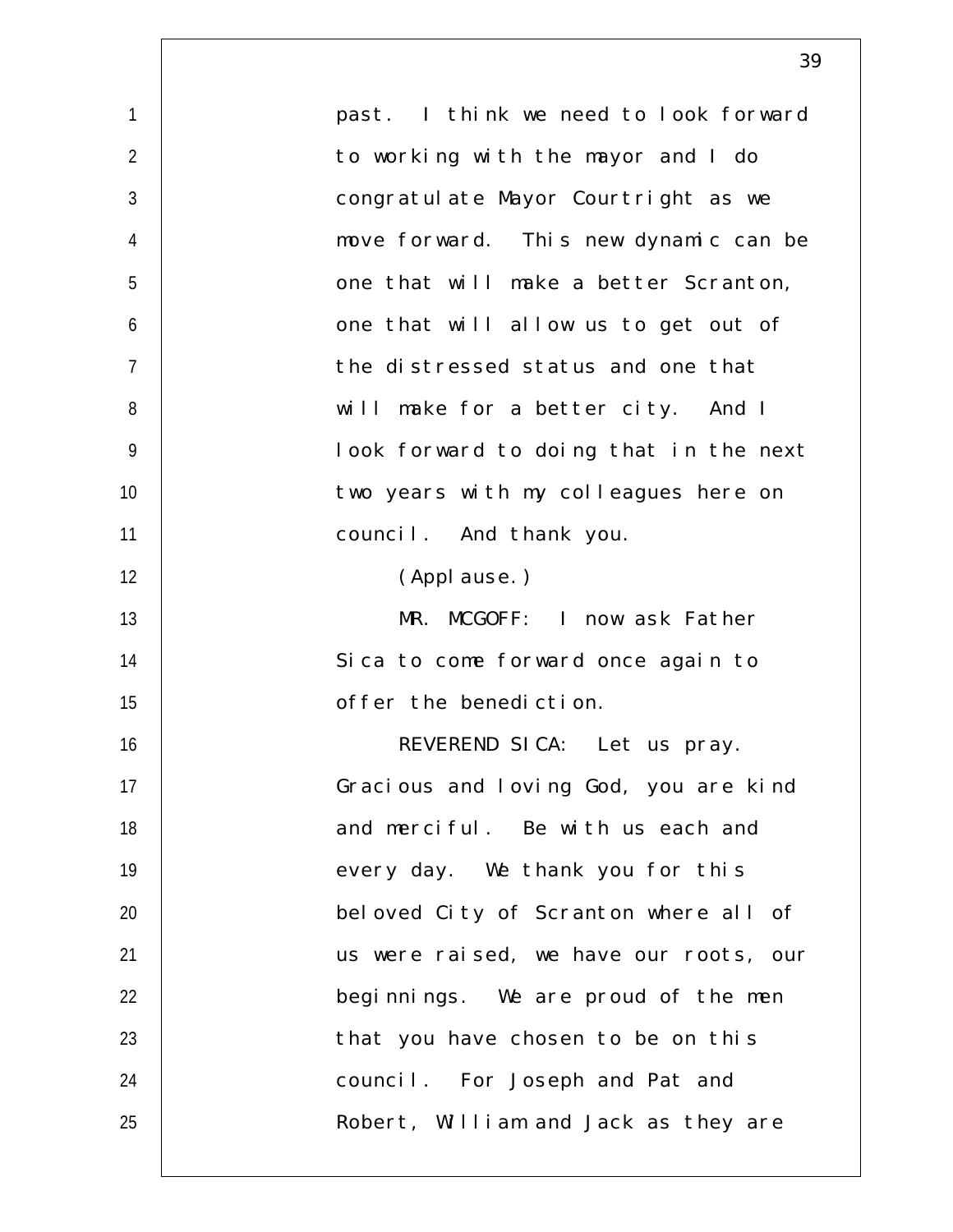| $\mathbf{1}$   | your servants now and you will trust   |
|----------------|----------------------------------------|
| $\overline{2}$ | this area of your world to them. Let   |
| $\mathfrak{Z}$ | them always work for the common good.  |
| $\overline{4}$ | May the Lord be with all who gather    |
| 5              | here today and are going out and are   |
| 6              | coming home, our labor, our leisure,   |
| $\overline{7}$ | our laughter and our tears and may all |
| 8              | of us be blessed by you of a God who   |
| $\overline{9}$ | is the Father, the Son and the Holy    |
| 10             | Spirit. Amen.                          |
| 11             | MR. MCGOFF: Thank you, Father          |
| 12             | Sica. I will now call for a motion to  |
| 13             | adj ourn.                              |
| 14             | MR. ROGAN: So moved.                   |
| 15             | MR. WECHSLER: Second.                  |
| 16             | MR. MCGOFF: This meeting is            |
| 17             | adjourned there being no further       |
| 18             | business. Our next regularly           |
| 19             | scheduled meeting will be held on      |
| 20             | Thursday, January 16, 2014, at 6:30    |
| 21             | Thank you all for attending<br>p. m.   |
| 22             | today.                                 |
| 23             | (Proceedings concluded at 11:45        |
| 24             | $a.m.$ )                               |
| 25             |                                        |
|                |                                        |